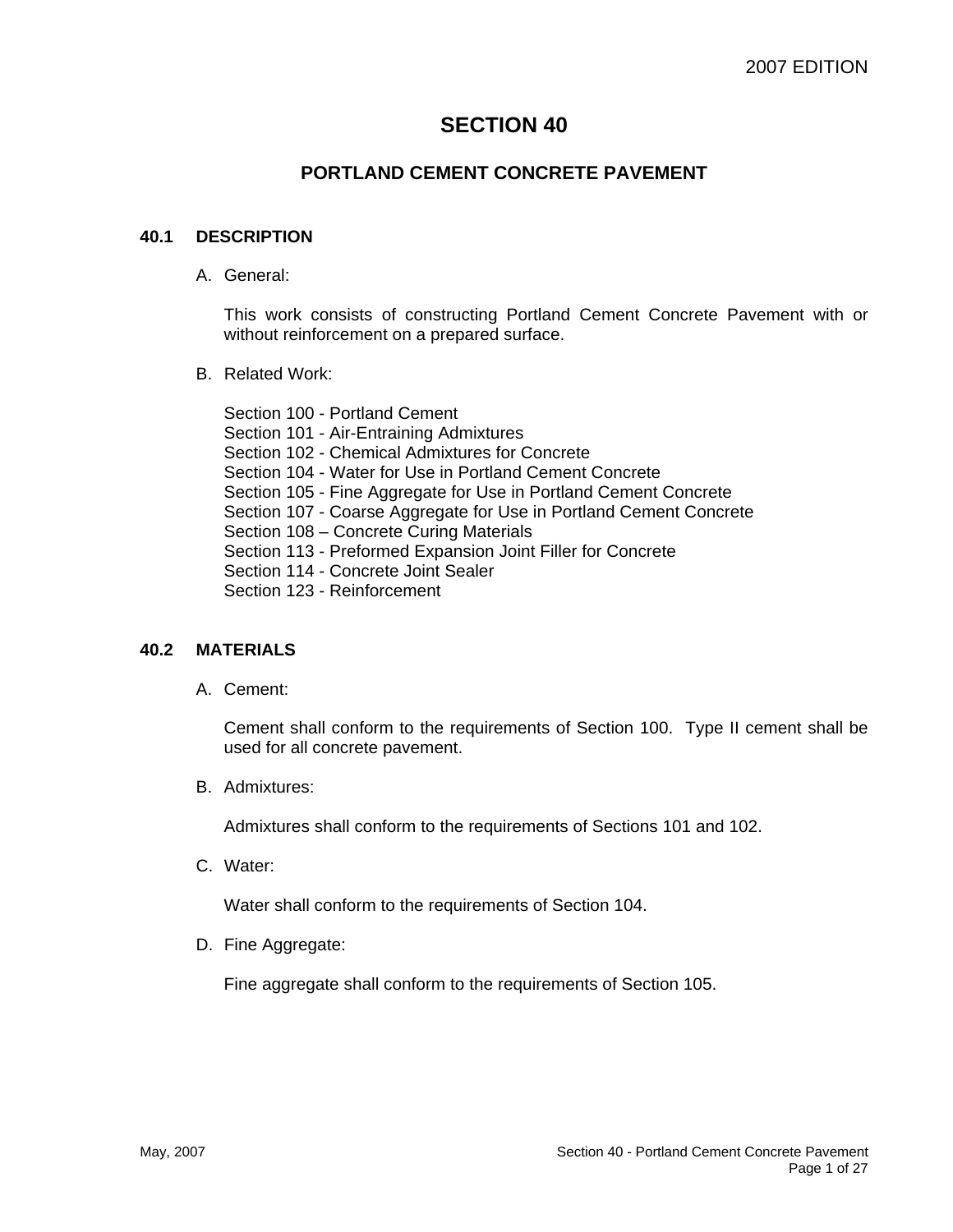E. Coarse Aggregate

Coarse aggregate shall conform to the requirements of Section 107.

F. Reinforcing Steel:

Reinforcing steel shall conform to the requirements of Section 123.

G. Joint Filler:

Joint filler shall conform to the requirements of Section 113.

H. Joint Sealer:

Joint sealer shall conform to the requirements of Section 114.

I. Backer Rod:

Backer Rod shall conform to the requirements of Section 114.

J. Curing Materials:

Curing materials shall conform to the requirements of Section 108, white pigmented Linseed Oil Base Emulsion Compound.

# **40.3 CONSTRUCTION REQUIREMENTS**

A. Quality of Concrete, Proportioning and Mix Design:

When the Contractor proposes to use materials for Portland Cement Concrete pavement from sources not previously accepted by the City, the Contractor shall obtain independent, certified laboratory tests that verify that the materials meet the requirements of the applicable sections listed in Section 40.2. Minimum number of tests is once each year per source unless otherwise ordered by the Engineer.

When the Contractor proposes to use a mix design not previously accepted by the City, the Contractor shall obtain independent, certified laboratory tests that verify that the mix design meets a minimum flexural strength of 650 psi at 28 days. Minimum number of tests is once each year unless otherwise ordered by the Engineer. Test results shall include three each of: 7, 14, & 28 day compressive strength; 7, 14, & 28 day flexural strength; water-cement ratios; slump (to be consistent with proposed placement method); and air content. These results shall be obtained from separate mix design batches.

These mix design results will be used to monitor and adjust, if necessary, the PCC Pavement placed on the project.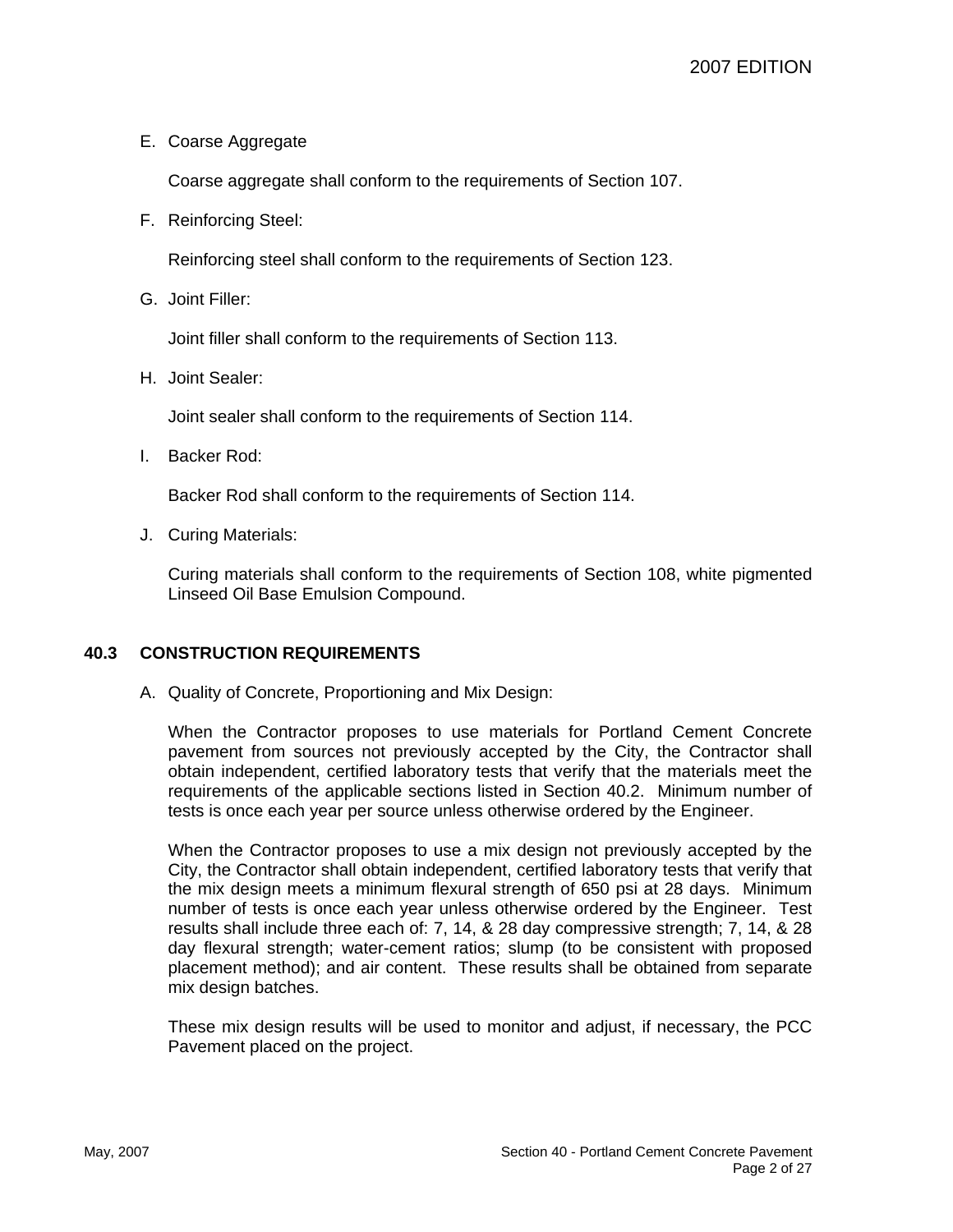In case satisfactory plasticity, workability, or strength is not secured using the design mix designated, the Engineer may alter proportions as necessary. Adjustment will not be made in the compensation due the Contractor because of design mix alterations.

For the Stationary Side Form Method, the slump of the concrete at the time of placement shall be maintained between one (1) and three (3) inches.

For the Slip-Form Method, the concrete shall be held at a uniform consistency, having a slump of not more than two (2) inches.

The concrete shall contain six (6) plus or minus one and five-tenths  $(+1.5)$  percententrained air. Air shall be entrained by an approved air-entraining admixture.

B. Equipment:

Equipment shall be at the jobsite sufficiently ahead of the start of construction operations and be examined thoroughly.

1. Batching Equipment:

Batching Equipment shall be automatic. Manual operation will be permitted when automatic controls fail, however, the Contractor shall restore automatic operation before work may commence the day following the failure.

The Engineer may permit the use of manually controlled batching equipment when relatively small quantities of concrete are required at one or more locations.

The Contractor shall provide safe and satisfactory means for obtaining necessary material samples from the batching plant.

Batching plant structures shall be maintained properly leveled within the accuracy required by the design of the weighing mechanism.

Hoppers shall be constructed to fully discharge without excessively jarring the scales.

Clearances between scale parts, hoppers and bin structure shall be such as to avoid displacement of, or friction between parts due to accumulations, vibration or other cause. Pivot mountings shall be designed so the parts will not jar loose and so constructed to assure unchanging spacing of knife-edges under all circumstances. Scales shall be so designed that exposed fulcrums, clevices and similar working parts may readily be kept clean.

Weighing hoppers and other parts upon which wind action may cause inaccuracy in weighing shall be protected by shelters or wind breaks.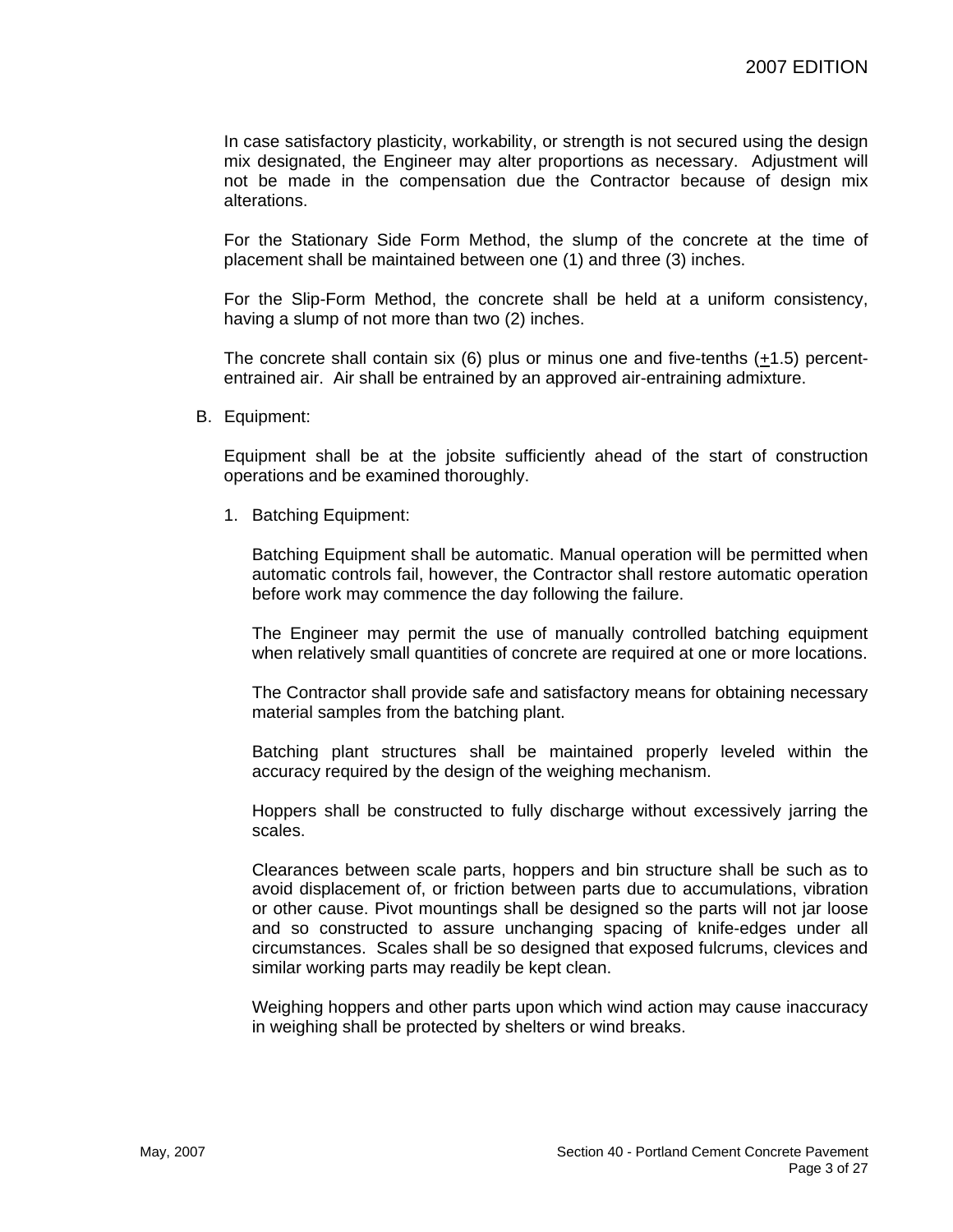The dials of scales shall be completely enclosed in weatherproof cases and provided with a glass opening to permit observation and reading.

Dial scales shall be provided with markers, which indicate the position of the dial indicator for predetermined loads.

Beam scales shall be equipped with an over and under indicator, which will show the beam setting. The indicator shall have an over and under travel equal to not more than five (5%) percent of the capacity of the beam.

The scales for weighing aggregates, cement, water, sand, and admixtures shall be of the beam or spring less dial type designed as an integral part of the batching equipment. The scales shall be accurate within one-half percent (1/2%) at any point throughout the range of use of the scale. Scale graduations shall be not greater than one-tenth percent (0.1%) of the capacity of the scale. The scales shall be sensitive to the weight indicated by one graduation. The Contractor shall provide the necessary equipment and assistance for checking the scales at least once for every (6) days' operation.

The following controls shall apply to the aggregate batching equipment where each aggregate is weighed separately:

The hopper inlet mechanism shall be interlocked against opening when the discharge gate is open.

The hopper discharge mechanism shall be interlocked against opening while the hopper is being filled.

The hopper discharge mechanism shall be interlocked against opening if the material in the hopper is either overweight or underweight by more than two percent (2%) of the specified weight of the material being weighed.

The following controls shall apply to the aggregate batching equipment where aggregates are weighed accumulatively into one hopper:

Hopper inlet mechanisms shall be interlocked against opening when the hopper discharge gate is open.

The hopper inlet mechanism for any ingredient shall be interlocked against opening if the previous ingredients already in the hopper are overweight or underweight by more than one-half of one percent (1/2 of 1%) of the net weight of the total aggregate batch.

The hopper discharge mechanism shall be interlocked against opening while the hopper is being filled or if the batch in the hopper is overweight or underweight by more than one-half of one percent (1/2 of 1%) of the net weight of the total aggregate batch.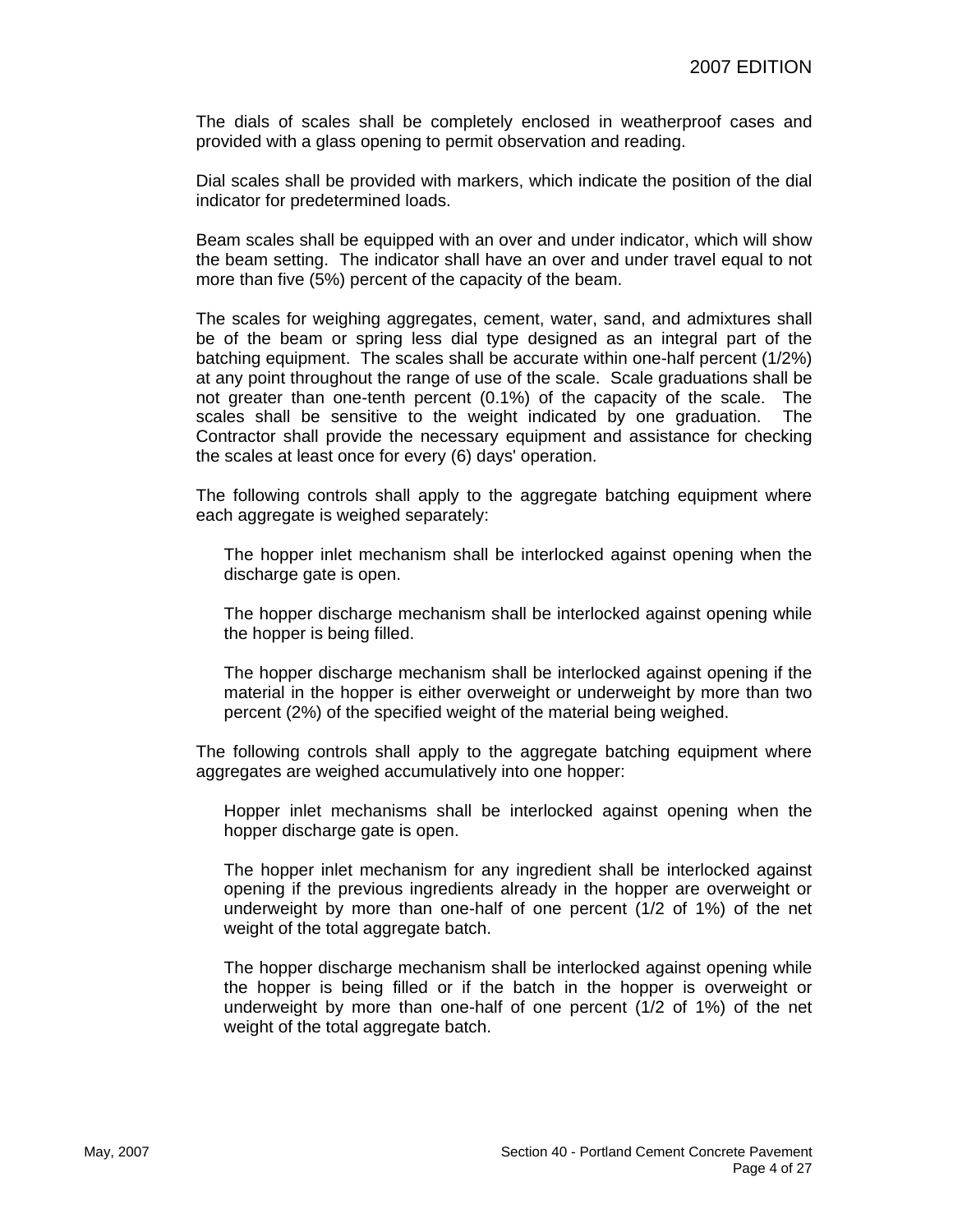The cement batching equipment shall operate within a delivery tolerance of one percent (1%) of the net weight of the cement per batch.

Water may be measured by volume or by weight. The measuring equipment shall operate within a delivery tolerance of one percent (1%) of the net weight or volume of water per batch.

When water is measured by volume, the measuring equipment shall include an auxiliary tank from which the measuring tank shall be filled. The measuring tank shall be equipped with an outside tap and valve to provide for checking the setting, unless other means are provided for readily and accurately determining the amount of water in the tank. The volume of the auxiliary tank shall be at least equal to that of the measuring tank.

Air-entraining or other admixtures may be measured by volume or by weight. The measuring equipment shall operate within a delivery tolerance of three percent (3%) of the net weight or volume per batch.

2. Mixing and Hauling Equipment:

Mixers and agitators shall have attached in a prominent place, the manufacturer's plate showing the various uses for which the equipment is designed and the capacity of the drum in terms of volume of mixed concrete.

The pick-up and throw-over blades in the drum shall be restored or replaced when any part or section is worn three-fourths (3/4) inch or more below the original height of the manufacturer's design.

The Contractor shall have available a copy of the manufacturer's design, showing dimensions and arrangement of blades in reference to the original height and depth. Mixers that have an accumulation of hard concrete or mortar in them shall not be used.

Mixers, except truck mixers, shall be equipped with an approved timing device, which will automatically lock the discharge lever when the drum has been charged and release it at the end of the mixing period. The timing device shall be equipped with a bell or other suitable warning device adjusted to give a signal each time the lock is released.

Truck mixers shall be equipped with counters by which the number of revolutions of the drum or blades may readily be verified. The counters shall be automatically actuated at the time of starting mixing at mixing speed.

Mixers shall be capable of combining the ingredients of the concrete into a thoroughly mixed and uniform mass and discharging the concrete with a satisfactory degree of uniformity.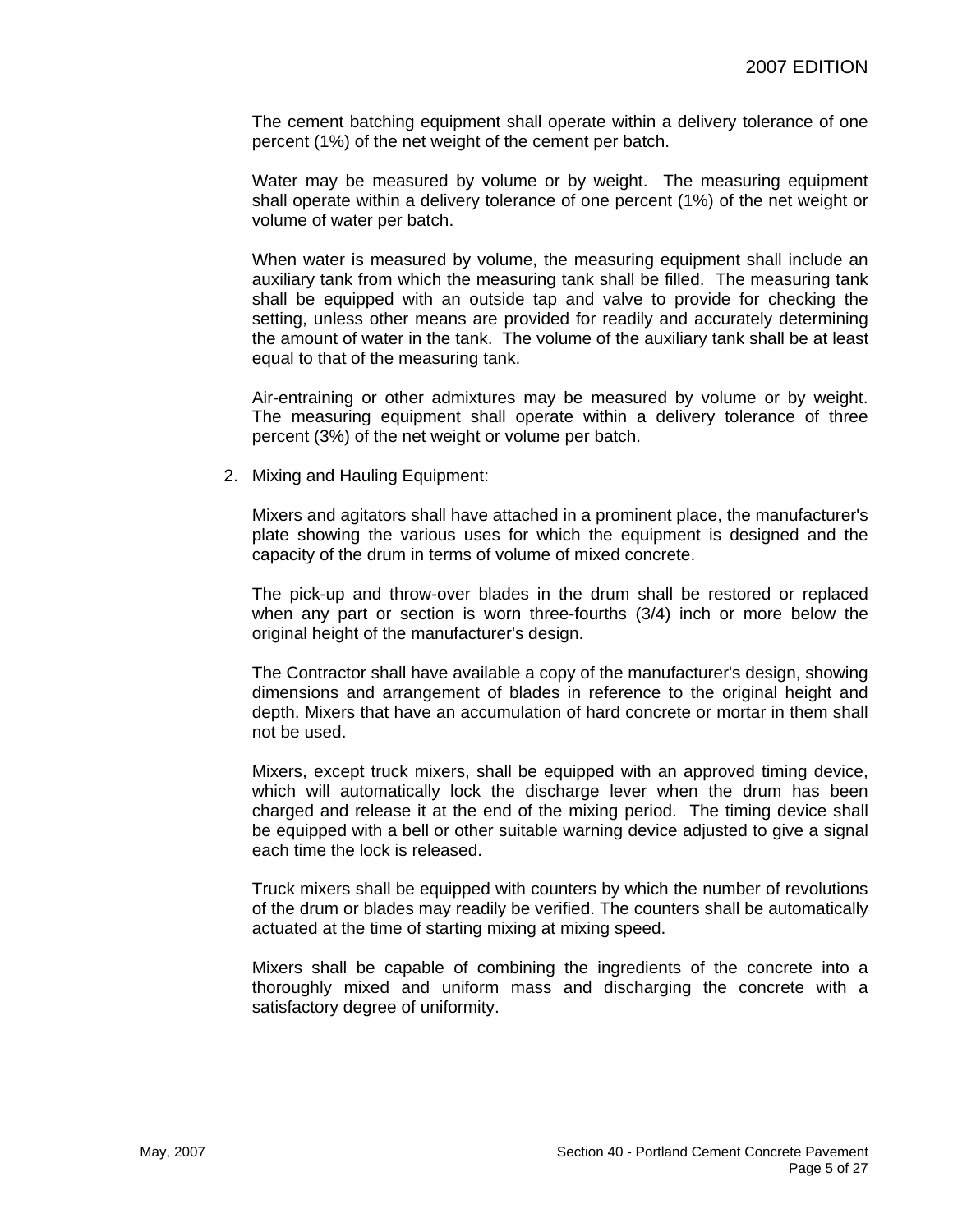The hauling bodies of non-agitating equipment shall be smooth, mortar-tight metal containers equipped with gates that will permit control of the discharge of the concrete.

3. Spreading and Finishing Equipment:

The equipment shall consist of a mechanized spreading device, a strike-off, an oscillating transverse screed and a final float. Slip-form paving equipment shall have the direction of forward motion controlled by an electronic sensing device following a taut string line. The equipment shall be designed to spread, consolidate, screed and float-finish the freshly placed concrete in such a manner that a minimum of hand finishing will be necessary to provide a dense and homogeneous pavement.

4. Vibrators:

Vibrators, for full width vibration of concrete paving slabs, may be either the surface pan type or the internal type. They may be attached to the spreader, the finishing machine or mounted on a separate carriage. The frequency of the surface vibrators shall not be less than three thousand five hundred (3,500) impulses per minute. The frequency of the internal vibrators shall not be less than seven thousand (7,000) impulses per minute, unless modified by the Engineer. When spud type internal vibrators are used adjacent to forms, they shall have a frequency of not less than three thousand five hundred (3,500) impulses per minute. Vibrators shall be interlocked with the machine's travel mechanism so vibration is stopped when the forward motion stops.

5. Concrete Saw:

When sawing joints is elected or specified, the Contractor shall provide sawing equipment adequate in number of joints and power to complete the sawing to the required dimensions and at the required rate. The Contractor may be required to provide at least one (1) standby saw in good working order.

6. Forms:

Forms shall have a depth not less than the prescribed edge thickness of the pavement. Built up forms with horizontal joints shall not be used unless specifically approved by the Engineer. Forms shall have sufficient rigidity and shall be provided with adequate devices for secure setting so, when staked in place, they will withstand the pressure of the concrete and the impact and vibration of any equipment they are required to support, without significant springing, settlement or lateral displacement. Bent, twisted or broken forms and those with battered top surfaces shall be removed from the work. Repaired forms shall not be used until inspected and approved. The top face of any form shall not vary from a true plane by more than one-eighth (1/8) inch in ten (10) feet.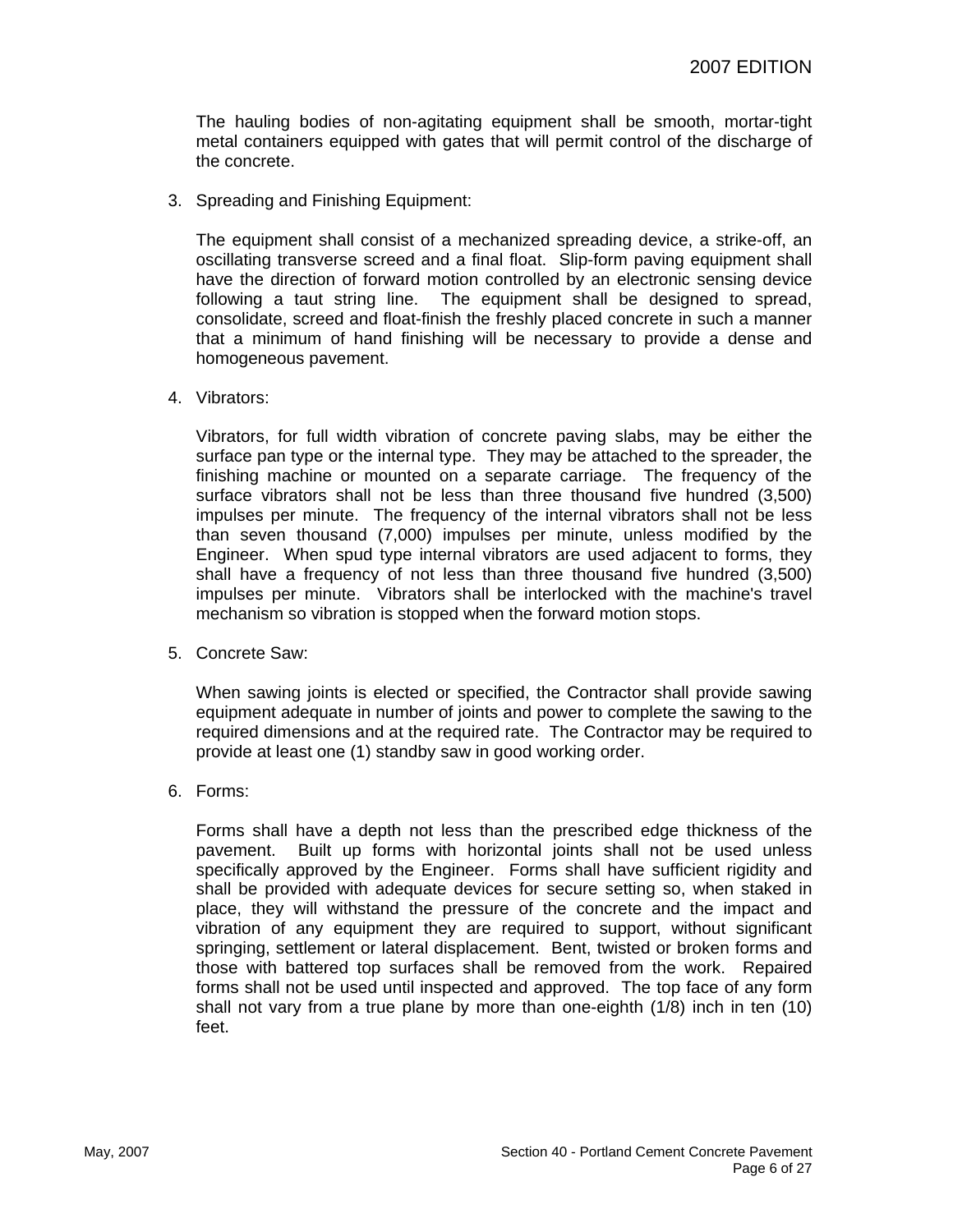Straight forms shall be made of metal having a thickness of not less than seventhirty seconds (7/32) of an inch and shall be furnished in sections not less than ten (10) feet in length, with each section having provisions for locking together the ends of abutting sections. Straight forms shall have a base width of at least eight (8) inches with flange braces extending outward on the base at least twothirds (2/3) the height of the form.

Flexible or curved forms of proper radius shall be used for curves of one hundred (100) foot radius or less. Flexible or curved forms shall be of a design acceptable to the Engineer.

#### C. Preparation:

1. Stationary Side Form Method:

Forms shall be set to line and grade. The surface to receive concrete shall be final graded and dowel assemblies if required, placed sufficiently in advance of concrete placement.

The foundation under the forms shall be compacted and true to grade so the form will be firmly in contact for its whole length. Forms shall be staked into place with not less than three (3) pins for each ten (10) foot section. A pin shall be placed at each side of every joint. Form sections shall be tightly locked and free from play or movement. The forms shall not deviate from true line by more than one-fourth (1/4) inch at any point. Excessive settlement or springing of forms under the finishing machine will not be tolerated. Forms shall be cleaned and oiled prior to the placing of concrete.

Alignment and grade elevations of the forms shall be checked and corrections made by the Contractor immediately before placing the concrete. When forms have been disturbed or the grade has become unstable, the forms shall be reset and rechecked.

After side forms have been set to line and grade and securely fastened, the surface on which the concrete paving is to be placed, excluding asphalt concrete and cement treated base, shall be brought to final grade by a sub grade machine or sub grade planner. High areas shall be trimmed to proper elevation. Low areas may be filled and compacted to a condition similar to that of surrounding grade, or filled with concrete integral with the pavement.

In lieu of the above operation, an automatic sub grade trimmer operating from a preset grade line may be used prior to setting of the side forms. The machine shall cover in one (1) pass, a width at least equal to the out to out dimensions of the forms. After the grade has been made by the automatic sub grade trimmer, the forms shall be set, the surface checked, and high and low, areas corrected as specified above.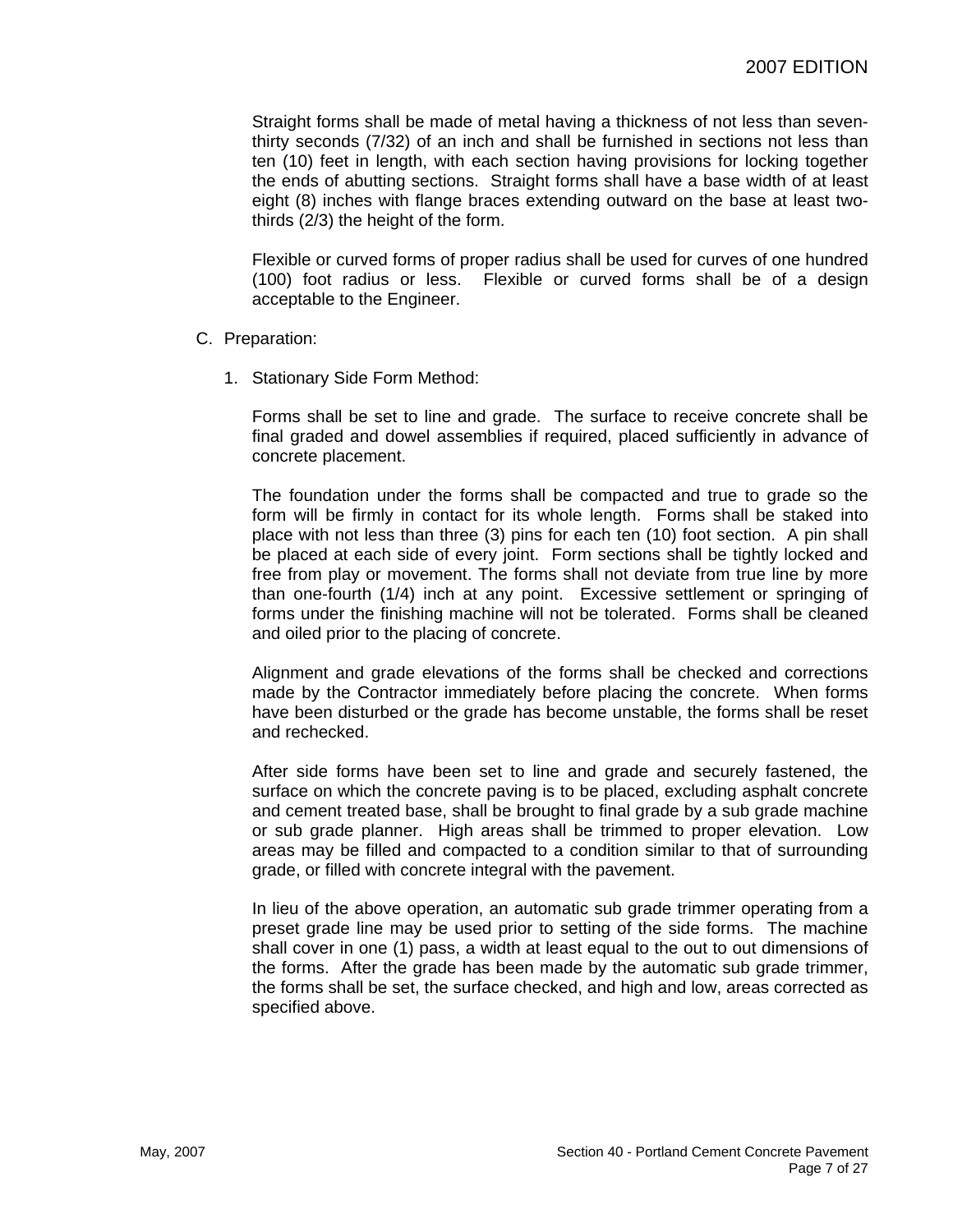The finished sub grade surface shall be maintained in a smooth and compacted condition until the pavement is placed.

2. Slip Form Method:

The surface on which the concrete is to be placed, excluding asphalt concrete and cement treated base, shall be brought to final grade by an automatic sub grade trimmer operating from a preset grade line. The machine shall cover in one (1) pass, a width at least equal to the out to out dimensions of the slip form paver tracks. Grade control for the paving operation shall be off of the final trimmed surface or from a preset string line.

If the density of the surface is disturbed by the trimming operations, it shall be corrected by additional compaction before concrete is placed. If any traffic is allowed to use the prepared sub grade, the grade shall be checked and corrected immediately ahead of concrete placement.

D. Handling, Measuring, and Batching Materials:

The separate aggregate components shall not become intermixed prior to being weighted. The weigh hopper or hoppers shall be charged in such manner as to result in batched weights within the tolerances specified.

Aggregates shall be handled from stockpiles or other sources to the batching plant in such manner as to secure a uniform grading of the material. The use of track-type dozing equipment will not be permitted in handling coarse aggregates from stockpiles. Aggregates that have become segregated or mixed with earth or foreign material shall not be used. If the aggregates contain non-uniform moisture, storage or stockpile periods may be required by the Engineer to equalize the moisture content.

The separate aggregate components for each batch may be weighed cumulatively in a single hopper or weighed separately in individual hoppers. Separate scales and hoppers shall be used for weighing cement.

E. Mixing Concrete:

Concrete shall be mixed at a central stationary plant. Truck mixing will be permitted only when shown on the plans or authorized by the Engineer.

Mixing and agitating speeds shall be as designated by the manufacturer of the equipment.

Manual operation of the central plant will be permitted only in case of failure of the automatic control. Automatic operation must be restored before work may commence the day following the failure.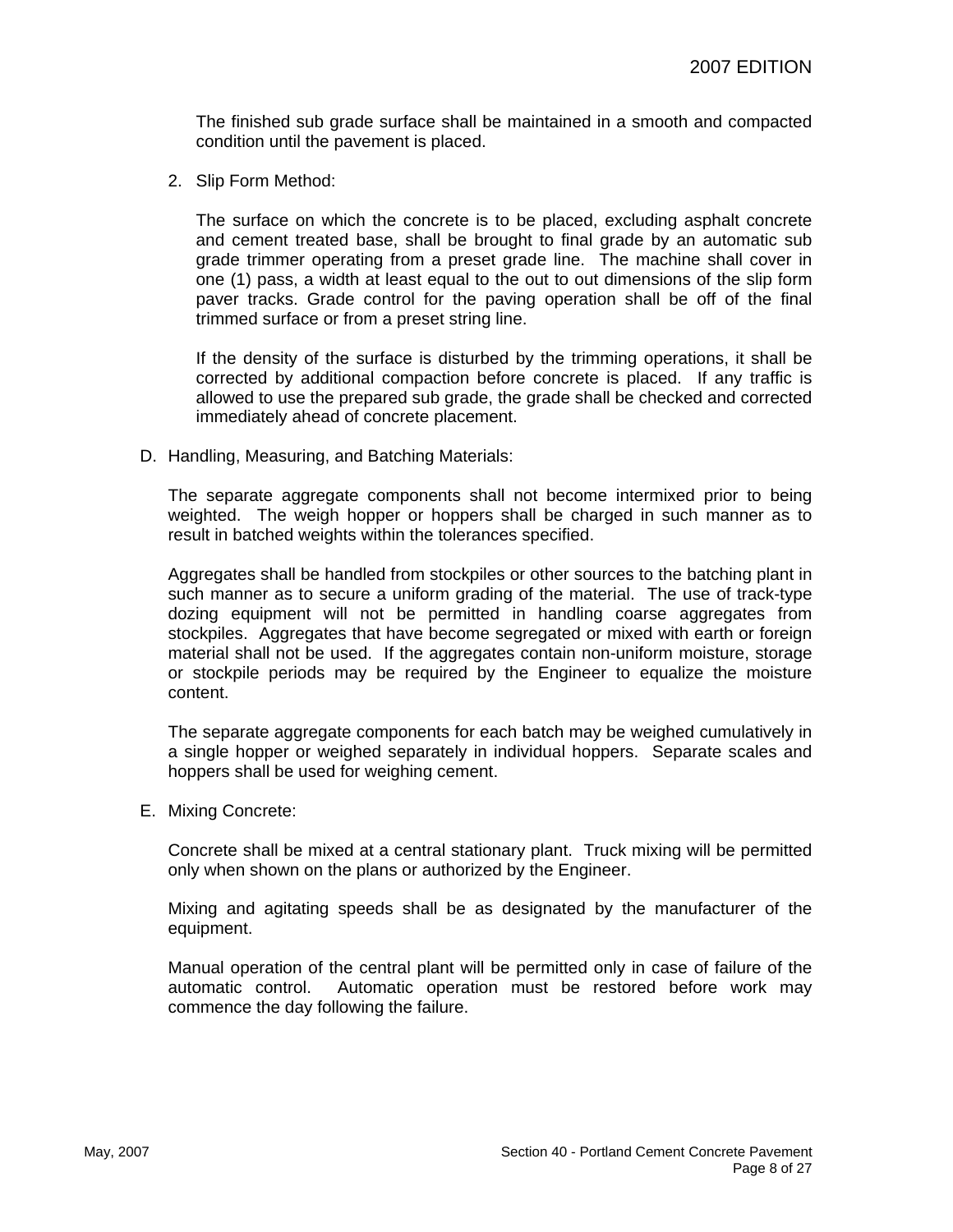Batches for the central plant shall be charged into a drum so a portion of the mixing water enters in advance of the cement and aggregates. The flow of water shall be uniform and all water shall be in the drum by the end of the first fifteen (15) seconds of the mixing period.

Concrete mixed less than the specified time shall be disposed of at the Contractor's expense.

Mixers may not be charged in excess of their rated capacity.

When a concrete batch is to be transported in a truck mixer or agitator and the batch is smaller than sixty percent (60%) of the rated capacity of the truck mixer or agitator, the following percentage of additional cement shall be added to the batch:

|  |  | 40% to 60% rated cap 5%   |  |
|--|--|---------------------------|--|
|  |  |                           |  |
|  |  | 10% to 20% rated cap  15% |  |
|  |  |                           |  |

The above provisions regarding extra cement shall also apply to the mixing of small batches in central plants as well as to the transporting.

1. Central Plant Mixing:

Concrete shall be mixed for a period of not less than one (1) minute after all materials, excluding water, are in the mixer.

2. Truck Mixing:

Mixing time for truck mixed concrete shall be not less than seventy (70) nor more than one hundred (100) revolutions of the drum or blades at mixing speed, after all ingredients, including water, are in the drum. Additional mixing beyond one hundred (100) revolutions, if any, shall be done at agitating speed. Unless otherwise permitted by the Engineer, the mixing water shall be added at the time of batching. The Engineer may order additional water or cement added to the batch after completion of the original mixing, in which case the batch shall be mixed an additional thirty (30) revolutions at mixing speed. The Contractor shall provide means to accurately measure the amount of water added.

F. Limitations of Mixing:

Concrete shall be mixed in such quantities as required for immediate use and shall be finished before initial set has occurred. Concrete in which initial set has begun shall be wasted. Retempering of concrete will not be allowed. Concrete shall not be mixed, placed, or finished when the natural light is insufficient, unless otherwise shown on the plans.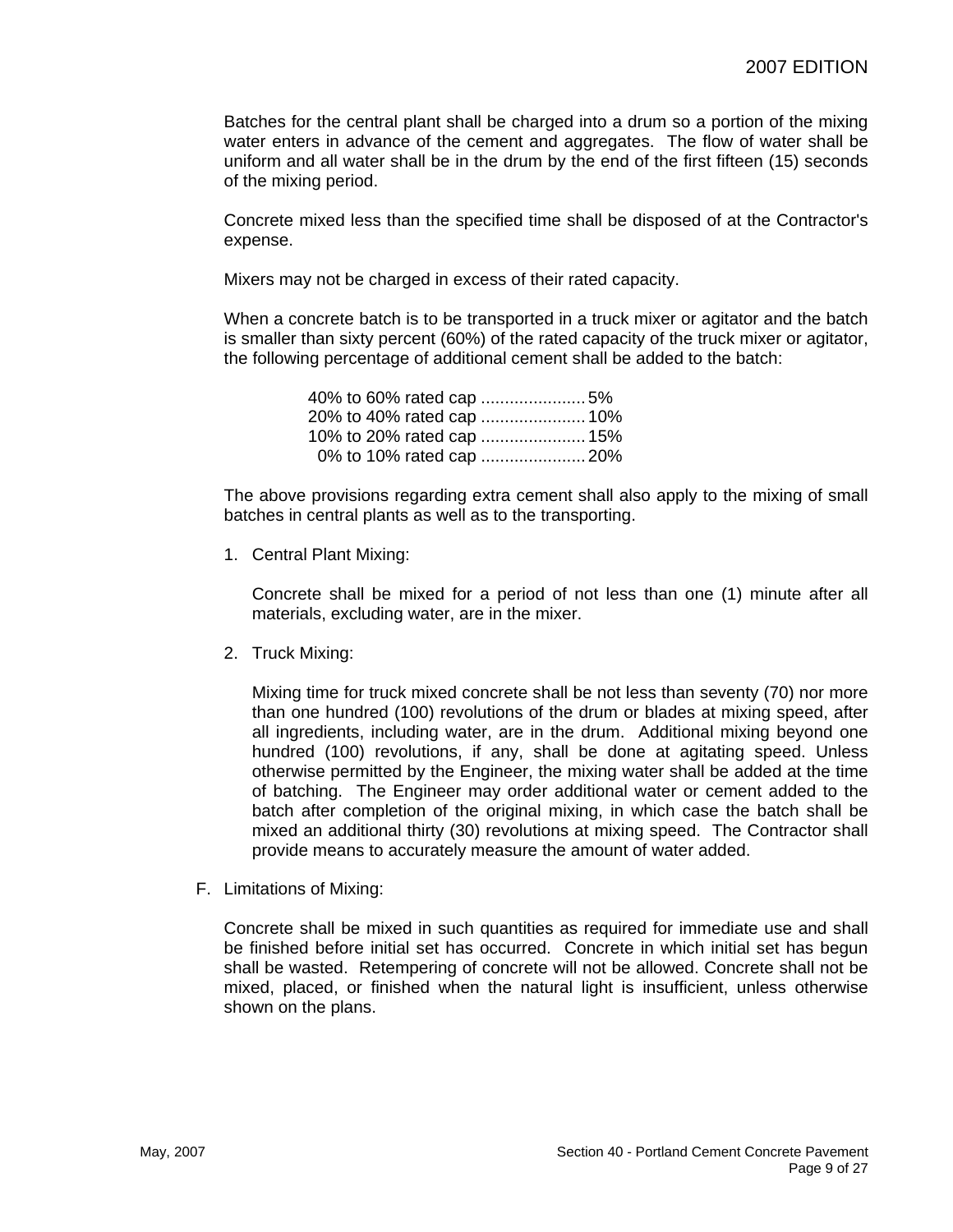Mixing water shall not be heated above one hundred sixty (160°) degrees F. Aggregates shall not be heated above one hundred (100°) degrees F. and shall be free of frozen lumps, ice, and snow.

G. Delivery requirements:

The rate of delivery of concrete shall be uniform.

When concrete is continuously agitated in the hauling unit, it shall be discharged within ninety (90) minutes after the cement has been placed in contact with the aggregates, except when the concrete temperature is eighty five (85°) degrees F. or above, the time limitation shall be forty-five (45) minutes.

When concrete is not continuously agitated in the hauling unit, it shall be discharged within forty-five (45) minutes after the cement has been placed in contact with the aggregates, except when the concrete temperature is eighty  $(80^\circ)$  degrees F. or above, the time limitation shall be thirty (30) minutes.

The compartment in which concrete is transported to the worksite shall be thoroughly cleaned and flushed with water at such intervals as necessary to insure hardened concrete will not accumulate in the compartment.

H. Placing Concrete:

Placement of concrete on a frozen surface will not be permitted. The surface of forms and steel, which will come into contact with the concrete, shall be raised to a temperature above freezing prior to concrete placement.

The temperature of concrete at the time of placing shall not be less than fifty (50°) degrees F, or more than ninety (90°) degrees F.

The subgrade surface shall be uniformly moist when the concrete is placed. Sprinkling shall be such as to avoid forming pools of water.

The concrete shall be deposited on the grade so as to require as little rehandling as possible. Unless truck mixers, truck agitators or non-agitating hauling equipment are equipped to discharge concrete without segregation of the materials, the concrete shall be unloaded into an approved spreading device and mechanically spread on the grade without segregation of the materials.

Necessary hand spreading shall be done with shovels, not rakes or vibrators. Workers shall not be allowed to walk in the freshly mixed concrete with boots or shoes coated with earth or foreign substances.

Vehicles will not be allowed to drive through or back into fresh mixed concrete if they are tracking earth or foreign substances. Equipment that has earth or foreign substances dropping from the unit will not be allowed over the fresh mixed concrete.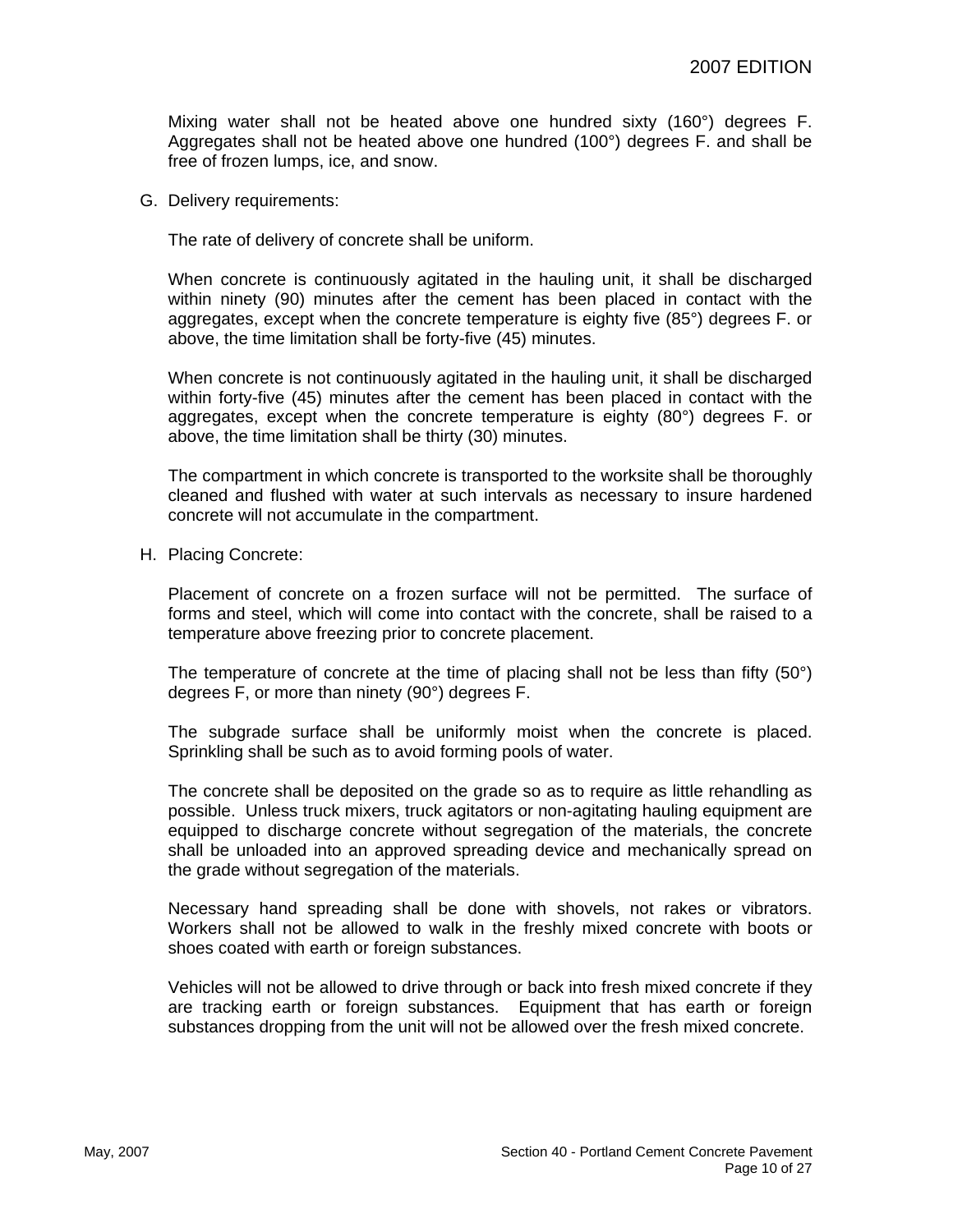Where concrete is to be placed adjoining a previously constructed lane of pavement, and heavy mechanical spreaders or finishers will be operated upon the existing lane of pavement, that lane shall have attained a compressive strength of at least three thousand five hundred (3500) psi. Spreaders and finishers or other vehicles or equipment having less than 2000 psi ground load will be permitted on the existing lane when it has attained a compressive strength of two thousand five hundred (2500) psi. Compressive strength will be determined in accordance with Test No. SD 409.

Concrete shall be thoroughly consolidated against and along the faces of all forms by vibrators inserted in the concrete. Vibrators shall not be permitted to come in contact with a joint assembly, the grade or a side form. The vibrator shall not be operated longer than ten(10) seconds in any one location.

Concrete shall be deposited as near as possible to expansion and contraction joints without disturbing them, but shall not be dumped from the discharge bucket or hopper onto a joint assembly, unless the hopper is well centered on the joint assembly.

Concrete material, which falls on or is worked into the surface of a completed slab, shall be removed immediately by approved methods without damage to the slab.

I. Protection of Concrete:

The Contractor shall protect the pavement with sufficient covering so the concrete surface temperature is maintained above thirty-two (32°) degrees F. until the concrete has attained a compressive strength of one thousand five hundred (1500) psi. Compressive strength will be determined in accordance with Test No. SD 409. This protection shall be in addition to one of the curing methods specified in this section.

Any concrete placed between November 1 and April 15, shall be covered by insulated blankets or equivalent heat retention methods unless, such requirements are waived by the Engineer.

The Contractor shall be responsible for the quality and strength of concrete subjected to cold weather. Any concrete injured by frost action shall be removed and replaced at the Contractor's expense.

The Contractor shall have available at all times covering materials such as burlap or cotton mats, curing paper, or plastic sheeting material for the protection of the surface of the pavement. When rain appears imminent, all paving operations shall stop, and the unhardened concrete shall be covered with the protective covering.

J. Test Specimens:

The Contractor shall furnish from the mixture in actual use sufficient concrete for the purpose of making test specimens as required in 40.3.V. herein.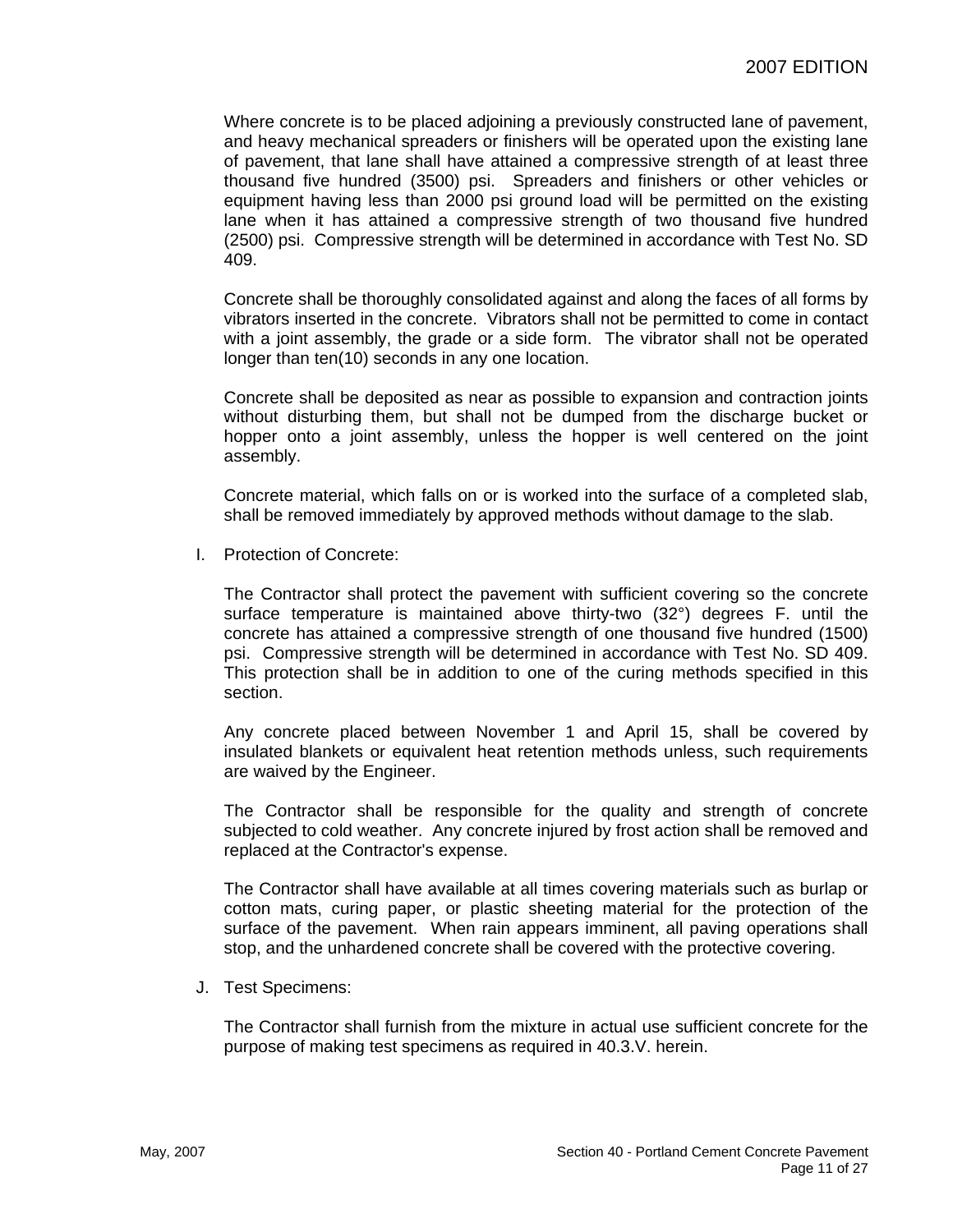K. Strike-Off of Concrete and Placement of Reinforcement:

Following placement, the concrete shall be struck-off to conform to the cross section shown on the plans, so when the concrete is properly consolidated and finished, the surface of the pavement will be at the elevation shown on the plans. Portland Cement Concrete shoulders shall not be constructed above nor more than one-fourth (1/4) inch lower than adjacent Portland Cement Concrete Pavement. In slabs reinforced with non-continuous steel fabric or bar mats, concrete may be placed in two (2) separate horizontal layers.

Each layer shall be spread and struck-off at the correct elevation to permit placement of the reinforcement in the specified position. The second layer shall be placed while the first layer of concrete is plastic and both layers shall be properly vibrated to ensure adequate consolidation and a monolithic pavement structure. In lieu of placement in two (2) layers, the full depth of concrete may be placed in one (1) layer and the steel inserted by a mesh depressor. In continuously reinforced concrete slabs, the reinforcement shall be supported on chairs and the entire slab poured in one operation. The chairs used for support shall rigidly hold the reinforcement in position during concreting operations, without displacement.

Reinforcement shall be free from dryer concrete, dirt, oil, paint, grease, mill scale, and loose or thick rust, which could impair bond with the concrete.

L. Joints:

Joints shall be constructed of the type and dimensions and at the locations required by the plans or specifications. Immediately after sawing the joints to their final configuration, the resulting slurry shall be completely removed from the joint and the immediate area by flushing with a jet of water and other tools as necessary.

- 1. Longitudinal Sawed Joints:
	- 1. Deformed #4 epoxy coated steel tie bars of specified length, spacing, and material shall be placed perpendicular to the longitudinal joints by approved mechanical equipment or rigidly secured by chairs or other approved supports, to prevent displacement. Tie bars shall not be painted or coated with asphalt or other such material, other than the epoxy coating or enclosed in tubes or sleeves. Longitudinal sawed joints shall be, cut by approved concrete saws to the depth, width and line shown on the Standard Details. Suitable guidelines or devices shall be used to assure cutting the longitudinal joint on the true line as shown on the plans. The longitudinal joint shall be sawed shortly after the end of the curing period and before any equipment or vehicles are allowed on the pavement. The joint shall be sealed as required in Section 40.3Q.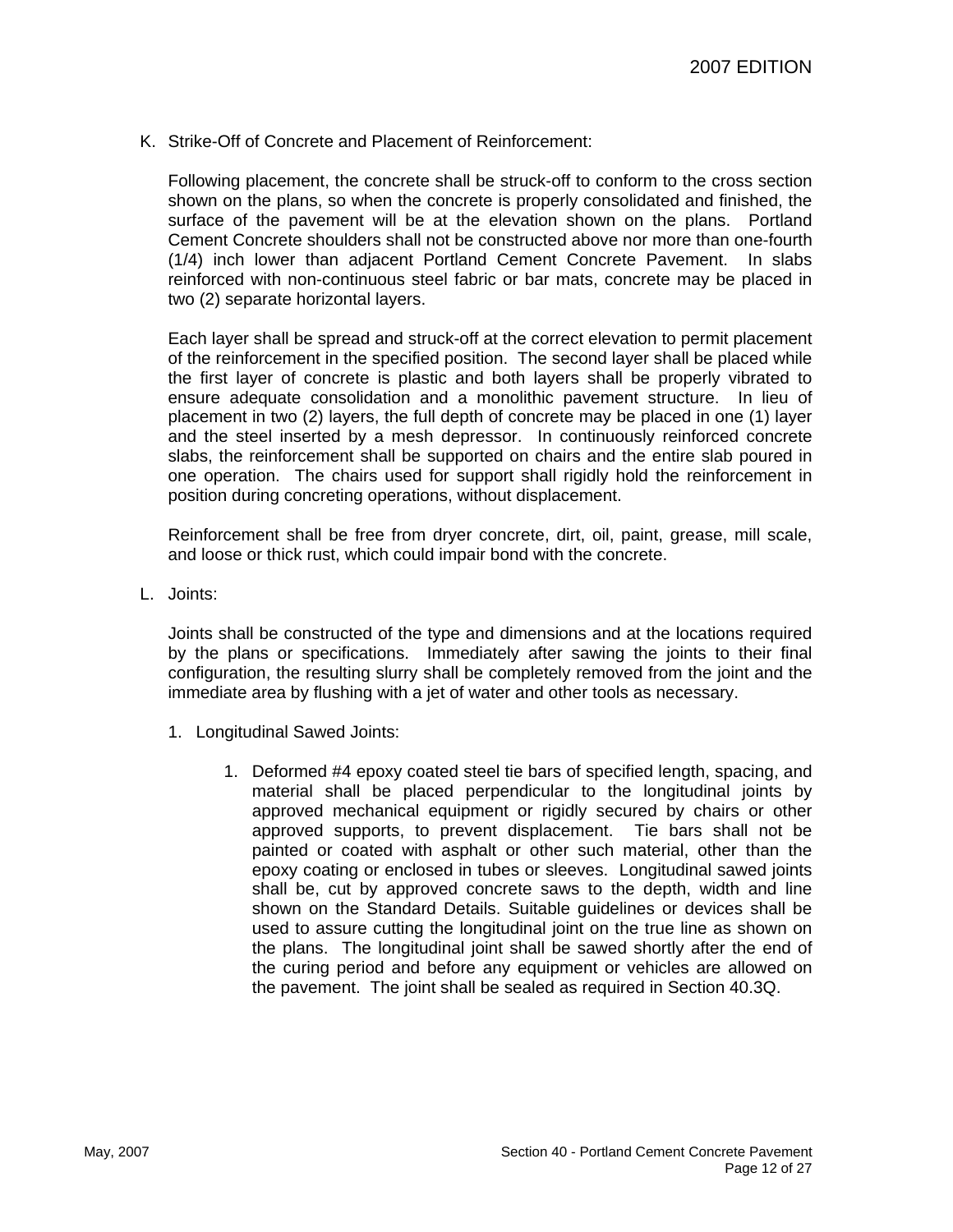2. Longitudinal Construction Joints:

When adjacent lanes of pavement are constructed separately, a keyway shall be formed along the construction joint. When deformed #4 epoxy coated steel tie bars are required, they may be bent at right angles against the form of the first lane constructed and straightened into final position before the concrete of the adjacent lane is placed. In lieu of bent tie bars, approved two-piece connectors may be used. Deformed #4 epoxy coated steel tie bars shall conform to the requirements specified in Section 40.3L.1, except that rail steel shall not be used for tie bars that are to be bent and restraightened. The longitudinal construction joint shall be sawed shortly after the end of the curing period and shall be sealed as required in Section 40.3Q.

When new PCC pavement is to be constructed adjacent to existing pavement and where a keyway is not present, deformed #10 epoxy coated bars shall be drilled and epoxied into the existing pavement. The bars shall be installed to a depth of nine (9) inches and placed eighteen (18) inches on centers.

3. Transverse Contraction Joints:

Transverse contraction joints shall consist of planes of weakness onethird (1/3) the depth of the pavement. They may be created by sawing, forming with approved inserts, or by a combination of forming and sawing.

Sawed transverse contraction joints shall be created by sawing grooves in the surface of the pavement to the dimensions and at the spacing and lines shown on the plans with an approved concrete saw. Sawing of the joints shall commence as soon as the concrete has hardened sufficiently to permit sawing without excessive raveling. Joints shall be sawed before uncontrolled shrinkage cracking takes place. If necessary, the sawing operations shall be carried on both during the day and night, regardless of weather conditions. The sawing of any joint shall be omitted if a crack occurs at or near the joint location prior to the time of sawing. Sawing shall be discontinued when a crack develops ahead of the saw.

Any procedure, which results in premature and uncontrolled cracking, shall be revised immediately by adjusting the sequence of cutting the joints or the time interval involved between the placing of the concrete or removal of curing media and the cutting of joints. Repair or correction of uncontrolled cracks shall be as directed by the Engineer and at the expense of the Contractor unless a determination is made that cracking is the result of improper design.

Formed transverse contraction joints shall be created by installing an insert, which will be removed after the concrete has hardened. The insert shall be installed immediately behind the last finishing machine and shall be placed as close to the pavement surface as finishing will permit. The insert shall be placed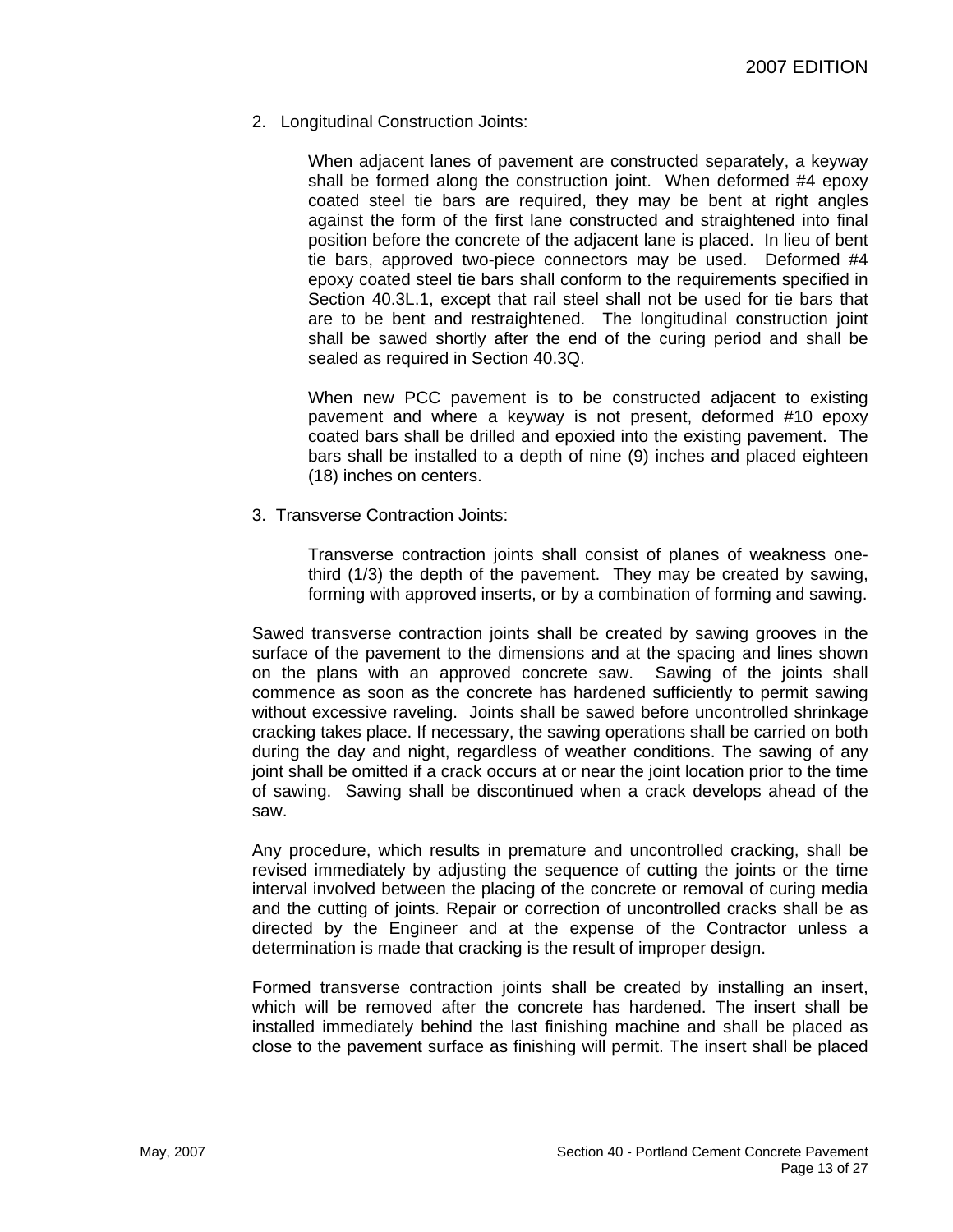by a device or by an installing machine to the depth shown on the plans. Inserts shall not be removed sooner than seventy-two (72) hours after the pavement is poured, unless the joint opening is properly cured as set forth in Section 40.3O.

4. Transverse Construction Joints:

Transverse construction joints, unless other joints shown on the plans occur at the same points, shall be made at the end of each day's run. Transverse construction joints shall also be placed when the paving operation is interrupted and the in-place concrete is no longer plastic enough so a monolithic slab can be obtained.

The transverse construction joint shall be located at the middle of the paving panel. Supplemental hand vibrators shall be immediately available in the event normal equipment does not provide satisfactory consolidation at joints.

Transverse construction joints shall be made using a satisfactory header and reinforcing bars of the size, length, and spacing shown on the plans. Reinforcing bars shall be held in position parallel to the surface and centerline of the slab. Transverse construction joints shall be sawed one-fourth (1/4) inch wide by three-fourths (3/4) inch deep and sealed with joint sealer.

Paving in the area of a transverse construction joint will not be permitted for twelve (12) hours after installation.

5. Transverse Expansion Joints:

Transverse expansion joints shall consist of placement of preformed expansion joint filler at the intervals and in the manner specified.

Preformed joint filler shall be formed to the required size and location for the load transfer units as shown on the plans. The preformed joint filler shall be furnished in lengths equal to the pavement width. In cases where pavement is being placed two (2) or more traffic lanes wide, the preformed filler may be furnished in sections equal to the width of one lane. Where more than one section of joint filler is used in a joint, the sections shall be securely laced or clipped together. The bottom edge of the filler shall project to or slightly below the bottom of the slab. Unless otherwise prescribed, the top edge shall be about three-fourths (3/4) inch below the proposed surface of the pavement to facilitate the finishing operations. While the concrete is being placed, the top edge of the filler shall be protected by a metal channel cap having flanges not less than one and one-half (1 ½) inches in depth.

6. Concrete Headers:

Concrete headers, when designated on the plans, shall be placed full pavement width at the starting point, and at the end of the finished pavement. Headers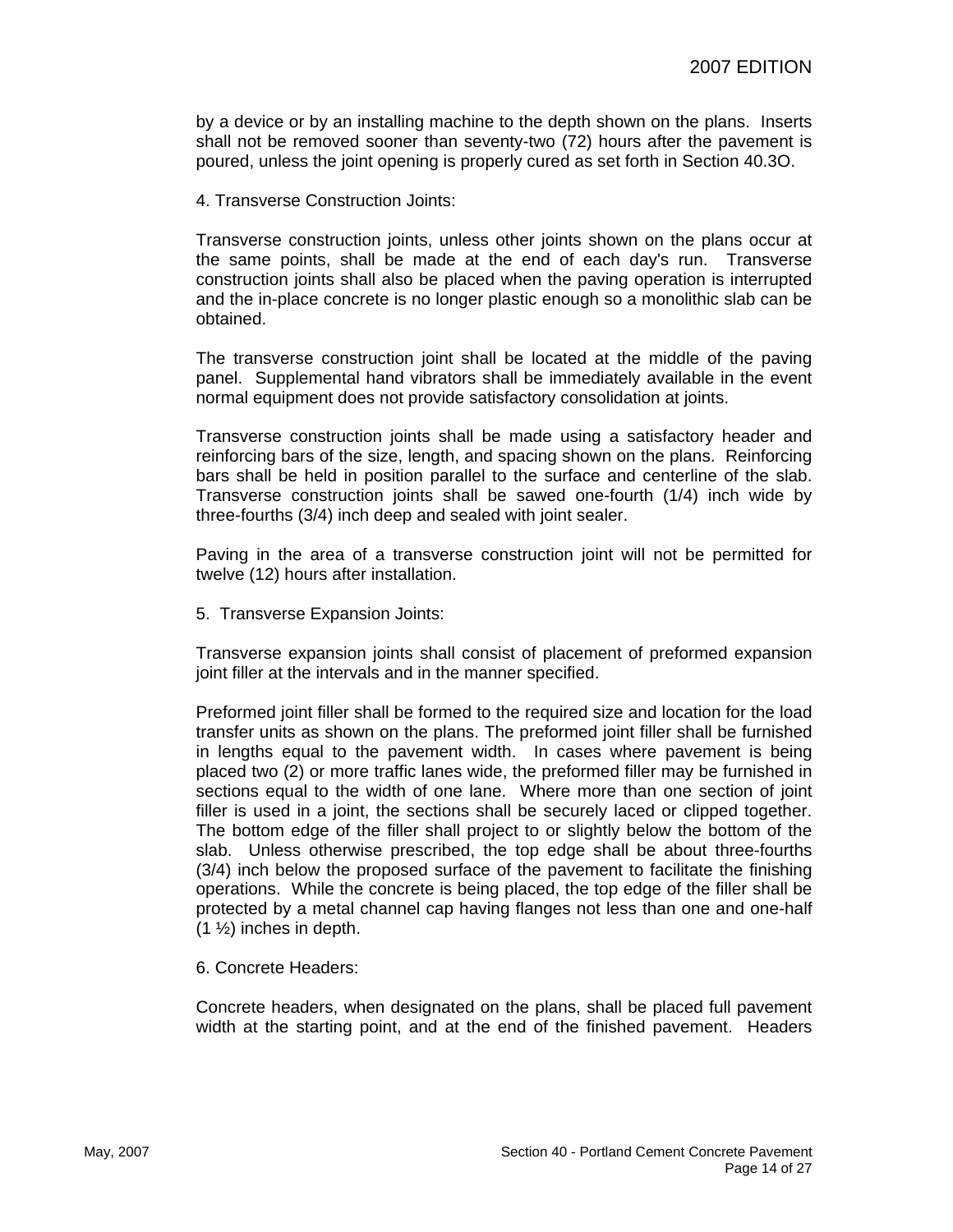shall also be constructed at such other points as may be ordered by the Engineer. Concrete headers shall be of the design shown on the plans.

- M. Final Strike-Off, Consolidation and Finishing:
	- 1. Sequence:

The sequence of operations shall be the strike-off and consolidation, floating and removal of laitance, straight-edging, and final surface finish.

The addition of water to the surface of the concrete to assist in finishing operations will not be permitted, except under extreme conditions. In isolated areas where the Engineer determines the addition of water would be beneficial, water may be applied with an approved fog sprayer.

2. Finishing at Joints:

The concrete adjacent to joints shall be compacted or firmly placed without voids or segregation against the joint material, under and around all load transfer devices, joint assembly units, and other features designed to extend into the pavement. Concrete adjacent to joints shall be mechanically vibrated as required in Section 40.3H.

3. Machine Finishing:

Vibrators meeting the requirements of Section 40.3B.4 shall be used for full width vibration of concrete paving slabs.

Immediately after placement, the concrete shall be struck off and screeded by an approved finishing machine. The machine shall go over each area of pavement as many times and at such intervals as necessary for proper consolidation and to leave a surface of uniform texture. Excessive operation over a given area shall be avoided. The tops of the forms shall be kept clean by an effective device attached to the machine. The travel of the machine on the forms shall be maintained true without lift, wobbling, or other variation tending to affect the precision finish.

During the first pass of the finishing machine, a ridge of concrete shall be maintained ahead of the front screed for its entire length.

The finishing machine shall be operated with as nearly a continuous forward movement as possible, and all operations of mixing, delivering, spreading, and vibrating concrete shall be coordinated to provide uniform progress with stopping and starting of the paver held to a minimum. Except in an emergency, no tractive force shall be applied to the machine, except that which is controlled from the machine.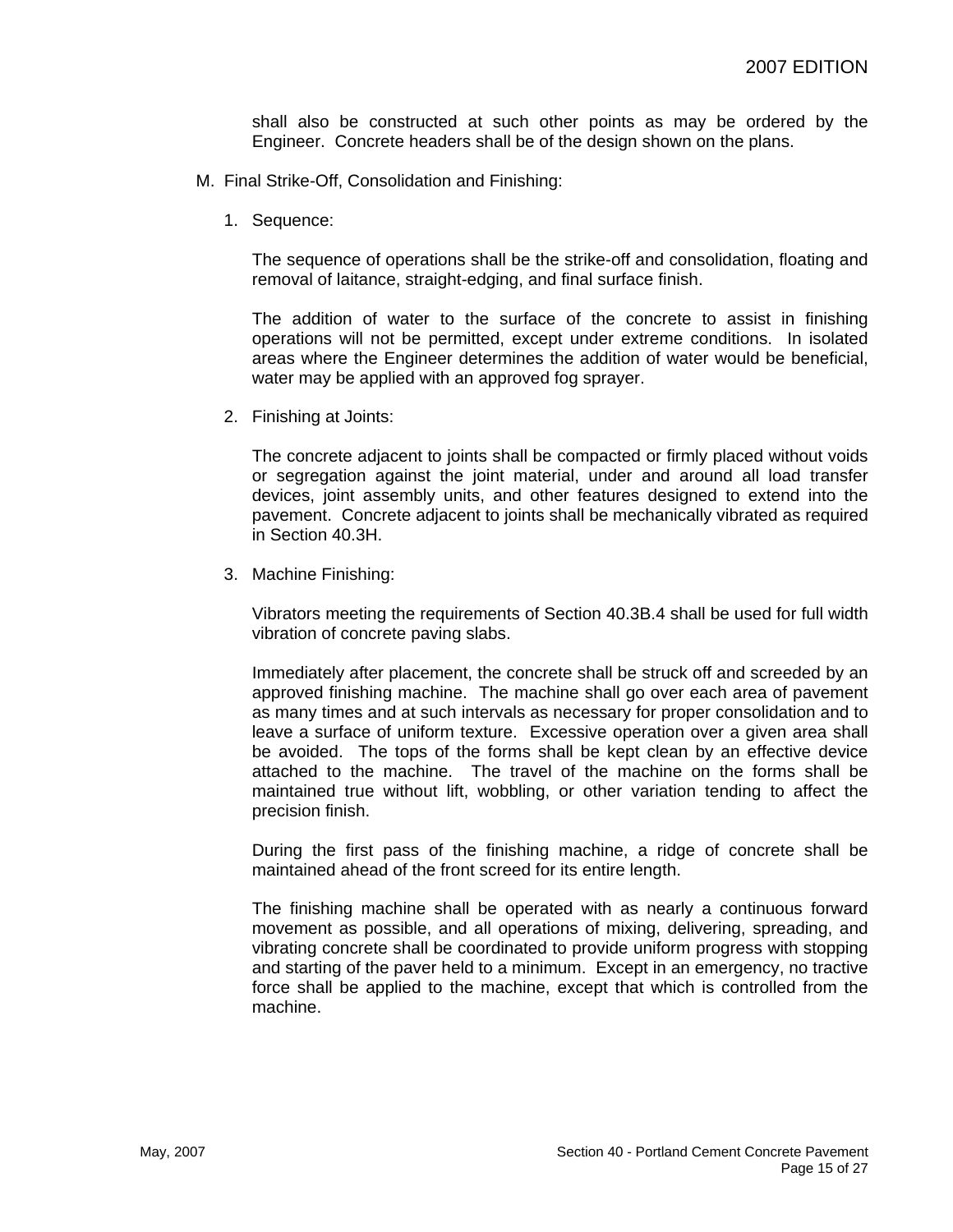The Contractor shall furnish equipment and methods, which will produce uniform and satisfactory consolidation of the concrete.

4. Hand Finishing:

Hand finishing methods will not be permitted except when areas of narrow width or irregular dimensions are encountered that cannot be finished with mechanical equipment.

In the event of mechanical equipment breakdown, the concrete already deposited on the grade shall be hand finished, and additional concrete placement shall be terminated.

Hand finishing shall be done in a manner acceptable to the Engineer.

5. Floating:

After the concrete has been struck off and consolidated, the surface shall be further smoothed, trued, and consolidated by means of an approved mechanical longitudinal float, consisting of a cutting and smoothing float or floats included as part of the finish machine or suspended from a separate rigid frame.

If necessary, long-handled floats having blades not less than five (5) feet in length and six (6) inches in width may be used to smooth and fill open-textured areas in the pavement.

Long-handled floats shall not be used to float the entire surface of the pavement. Care shall be taken not to work the crown out of the pavement during the operation.

After floating, any excess water and laitance shall be removed from the surface of the pavement by a straightedge ten (10) feet or more in length. Successive drags shall be lapped one-half (1/2) the length of the blade.

6. Final Finish:

Before the concrete has attained its initial set, it shall be given a final finish by means of a carpet drag drawn over the surface in a longitudinal direction. The drag shall be mounted on a bridge and the dimensions of the drag shall be such that a strip of the carpet at least two (2) feet wide is in contact with the pavement surface while the drag is operated, unless otherwise allowed by the Engineer.

The condition of the drag shall be maintained so the resultant surface is of uniform appearance with corrugations approximately one-sixteenth (1/16) inch in depth. Drags shall be maintained clean and free of encrusted mortar. Drags that cannot be cleaned shall be discarded and replaced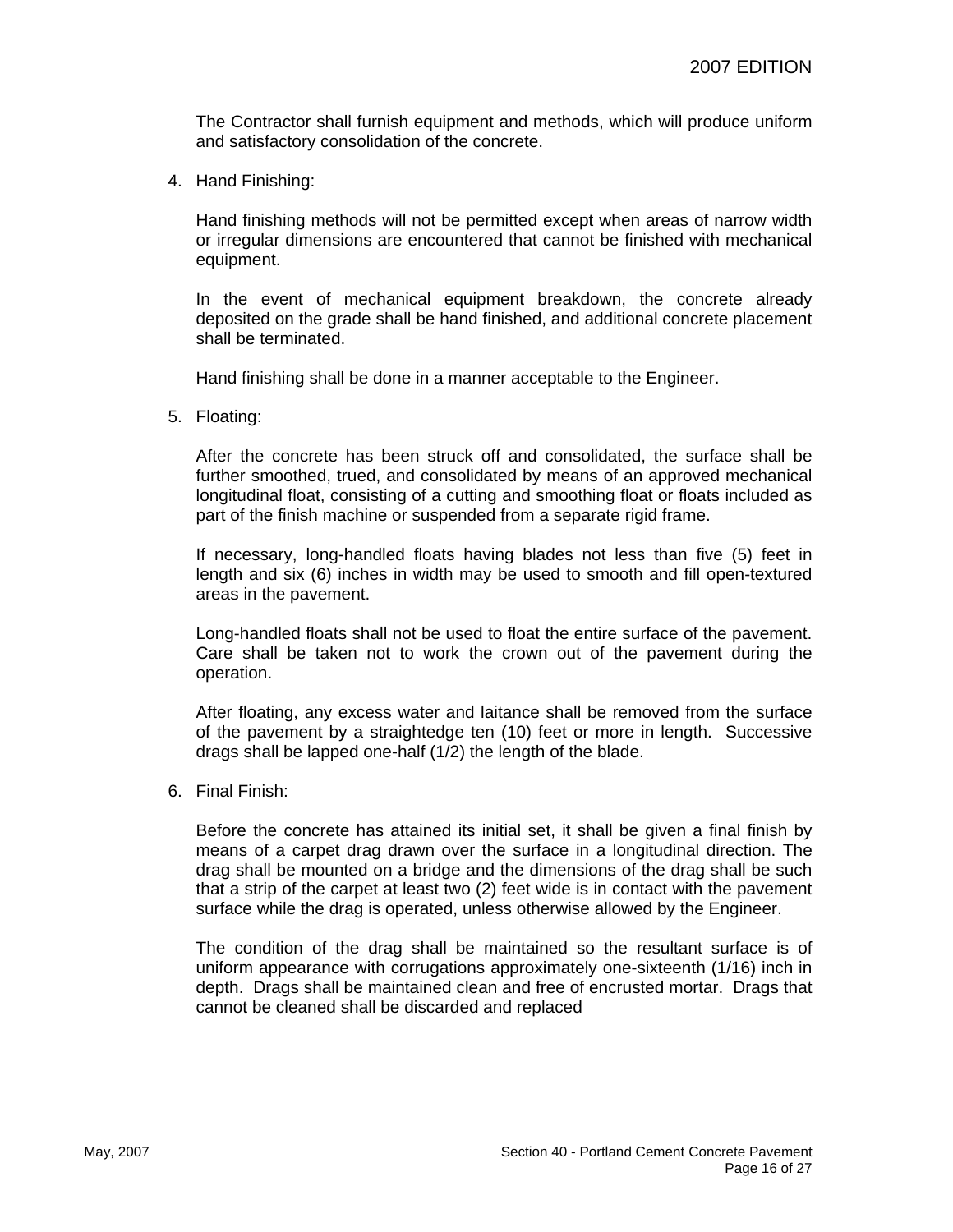The carpet shall meet the following requirements:

| <b>Facing Material</b> | - Molded polyethylene pile face                      |
|------------------------|------------------------------------------------------|
| <b>Blade Length</b>    | - 7/8 inch, plus or minus 1/8 inch                   |
|                        | Total Fabric Weight - 70 oz. per square yard minimum |

The backing shall be of a strong, durable material, not subject to rot, and adequately bonded to the facing, to withstand construction requirements.

If approved by the Engineer, brooming may be used on irregular areas in lieu of the carpet drag. The broom shall be drawn transversely across the pavement with adjacent strokes slightly overlapping. The brooming operation shall be so executed that the grooves produced in the surface shall be uniform in appearance and approximately one-sixteenth (1/16) inch in depth. Texturing shall be completed while the concrete surface can be broomed without being torn or unduly roughened by the operation. The surface thus finished shall be free from rough and porous areas and irregularities and depressions resulting from improper handling of the broom. Brooms shall be of the quality, size, and construction and so operated as to produce a surface finish meeting the approval of the Engineer.

7. Edging at Forms and Joints:

After the final finish, but before the concrete has taken its initial set, the edges of the pavement along each side of transverse expansion joints and transverse construction joints shall be worked with an approved tool and rounded to the radius required by the plans. Edging will be permitted along longitudinal construction joints provided the radius does not exceed one-fourth (1/4) inch. A well-defined and continuous radius shall be produced and a smooth, dense mortar finish obtained. The surface of the slab shall not, be unduly disturbed by tilting of the tool during use. On formed contraction joints, the bond between concrete and insert shall be broken by insertion of an approved tool between the plastic concrete and the insert.

Any tool marks appearing on the slab adjacent to the joints shall be eliminated by brooming, belting, or burlap dragging the surface without disturbing the rounding of the corner of the slab. All concrete on top of the joint filler shall be completely removed.

All joints shall be tested with a straightedge before the concrete has set and correction made if one side of the joint is higher than the other or if they are higher or lower than the adjacent slabs.

N. Surface Test

The pavement surface shall be tested with a ten (10) foot straightedge or other specified device. The permissible longitudinal and transverse surface deviation shall be one-fourth (1/4) inch in ten (10) feet. The permissible transverse surface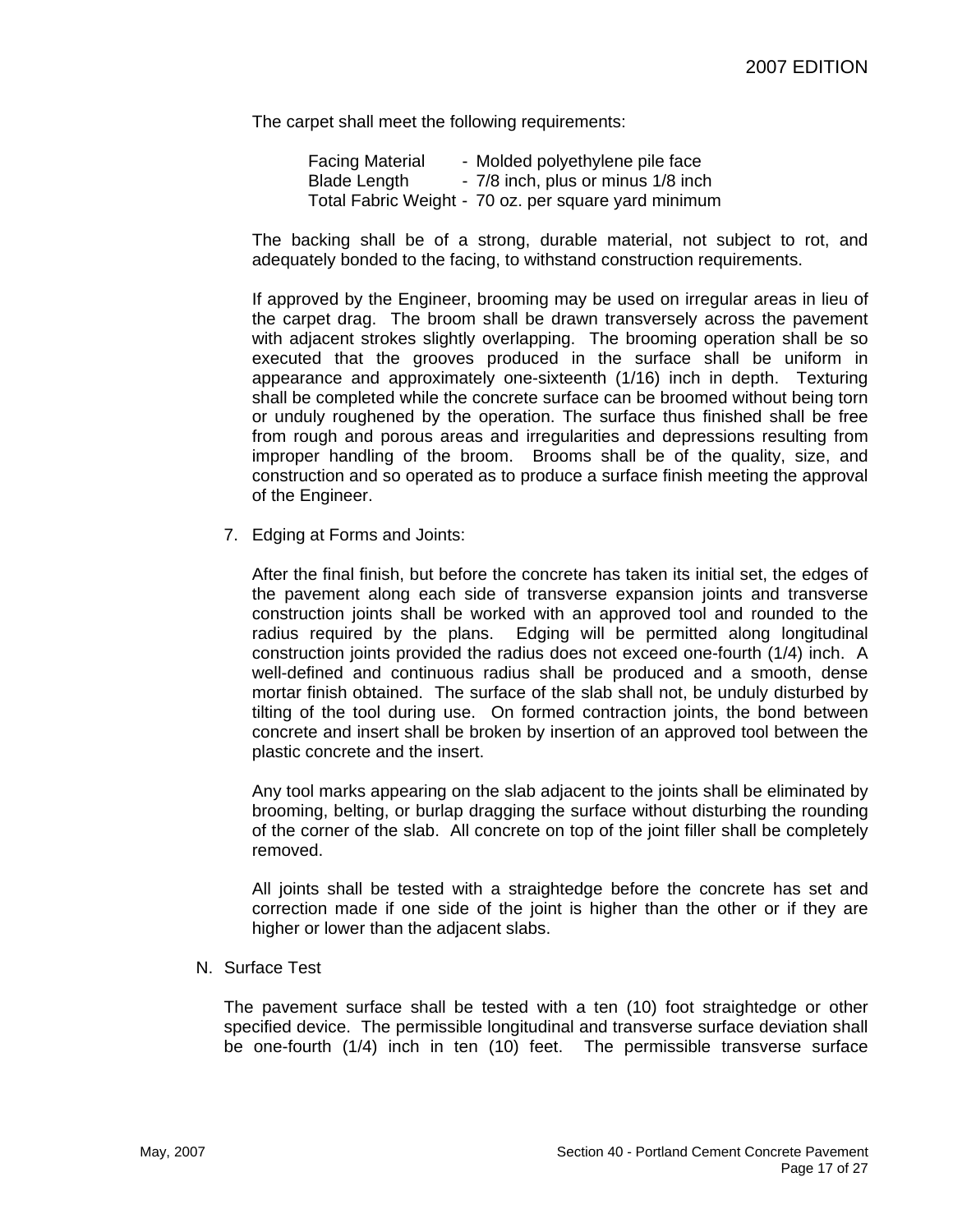deviation on the outer six (6) inches of the edge of pavement may be one-fourth (1/4) inch under a ten (10) foot straightedge, except where the edge will become a longitudinal joint.

Areas where the maximum deviation exceeds the permissible deviation by not more than three-eighths (3/8) inch will be subject to the following at the discretion of the Engineer:

Grind down to an elevation where the area or spot will be within the permissible deviation.

Accept affected area without corrective action with price reduction at a rate noted below.

Areas where the maximum deviation exceeds the permissible by more than threeeighths (3/8) inch will be subject to the following at the discretion of the Engineer:

Grind down to an elevation where the area or spot will be within the permissible deviation.

Accept affected area without corrective action with price reduction at a rate noted below.

Remove and replace deficient area to the satisfaction of the Engineer.

Grinding shall be accomplished with specially prepared circular diamond blades mounted on a horizontal shaft. Areas that have been ground shall not be left smooth or polished, but shall have a uniform texture equal in roughness to the surrounding unground concrete.

If the Engineer accepts the deficient area without correction, a price reduction at the following rates will be deducted from the contract.

Ten dollars (\$10.00) per square yard for those areas where the maximum deviation exceeds the permissible deviation by not more than one-eighth (1/8) inch.

Twenty dollars (\$20.00) per square yard for those areas where the maximum deviation exceeds the permissible deviation by more than one-eighth (1/8) inch but not more than three-eighths (3/8) inch.

Thirty dollars (\$30.00) per square yard for those areas where the maximum deviation exceeds the permissible deviation by more than three-eighths (3/8) inch.

Measurements for determining the limits of deficient areas accepted by the Engineer with applicable price reduction will be made in the following manner:

The longitudinal pavement surface test shall be completed on each wheel pass on driving lanes and on at least one pass on shoulder, etc. The length of the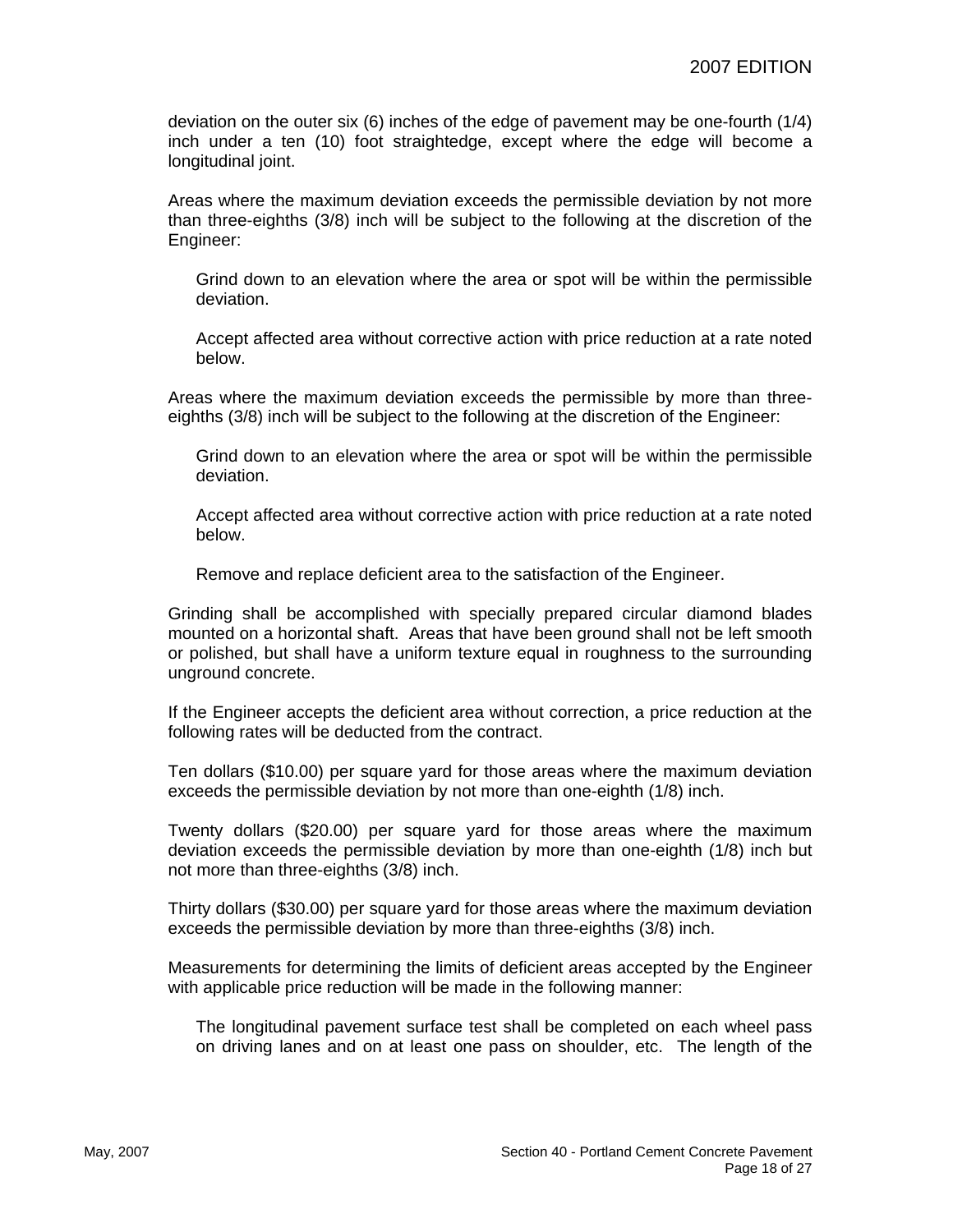deviation will be that length out of specification tolerance at the location of the surface test as checked with a ten (10) foot straightedge and a one-fourth (1/4) inch shim surface tolerance is specified. Where two (2) surface tests vary within a particular site within a driving lane or shoulder, the length used for computation of the area will be the average of the two (2) tests. The width will be the total width of the particular driving lane or shoulder. The depth of the deviation will be the maximum depth of the test(s) at a particular site, as checked with one-eighth (1/8) inch, one-fourth (1/4) inch, and three-eighths (3/8) inch shims.

Where the transverse surface test is out of specification, the maximum length and maximum width at a particular site shall be used in computation of the area.

#### O. Curing:

Immediately after the finishing operations have been completed, and marring of the concrete will not occur, the entire surface and the edges of the slip-form pavement shall be covered and cured in accordance with one of the following methods. The concrete shall not be left exposed for more than one-half (1/2) hour between stages of curing or during the curing period. Curing shall be maintained for at least seventytwo (72) hours after concrete has been placed.

1. Cotton or Burlap Mats and White Polyethylene Sheeting:

The surface of the concrete pavement and both pavement edges shall be covered with cotton or burlap mats. Prior to placement, the mats shall be thoroughly saturated with water and placed with the wettest side down.

Immediately after placement, the mats shall be covered with white polyethylene sheeting placed in accordance with paragraph 3 below. The mats shall be kept moist by periodic applications of water.

2. Impervious Membrane Method:

The entire surface of the pavement shall be sprayed uniformly with white pigmented curing compound immediately after the finishing of the surface and before the set of the concrete has taken place, or if the pavement is cured initially with jute or cotton mats, it may be applied upon removal of the mats. The curing compound shall not be applied during or immediately after rainfall. Curing compound shall be, applied under pressure by approved self-propelled mechanical sprayers. The curing compound may be applied in either one (1) or two (2) applications in accordance with the directions of the manufacturer. If applied in two (2) coatings, the second shall be applied not later than thirty (30) minutes after the first. The rate of application shall be one (1) gallon to not more than one hundred fifty (150) square feet for carpet drag or broom finished surfaces and one (1) gallon to not more than one hundred twenty-five (125) square feet for metal tine-finished surfaces. The spraying equipment shall be equipped with a tank agitator and be fully atomizing. The spray fog shall be protected from the wind by an adequate shield. At the time of use, the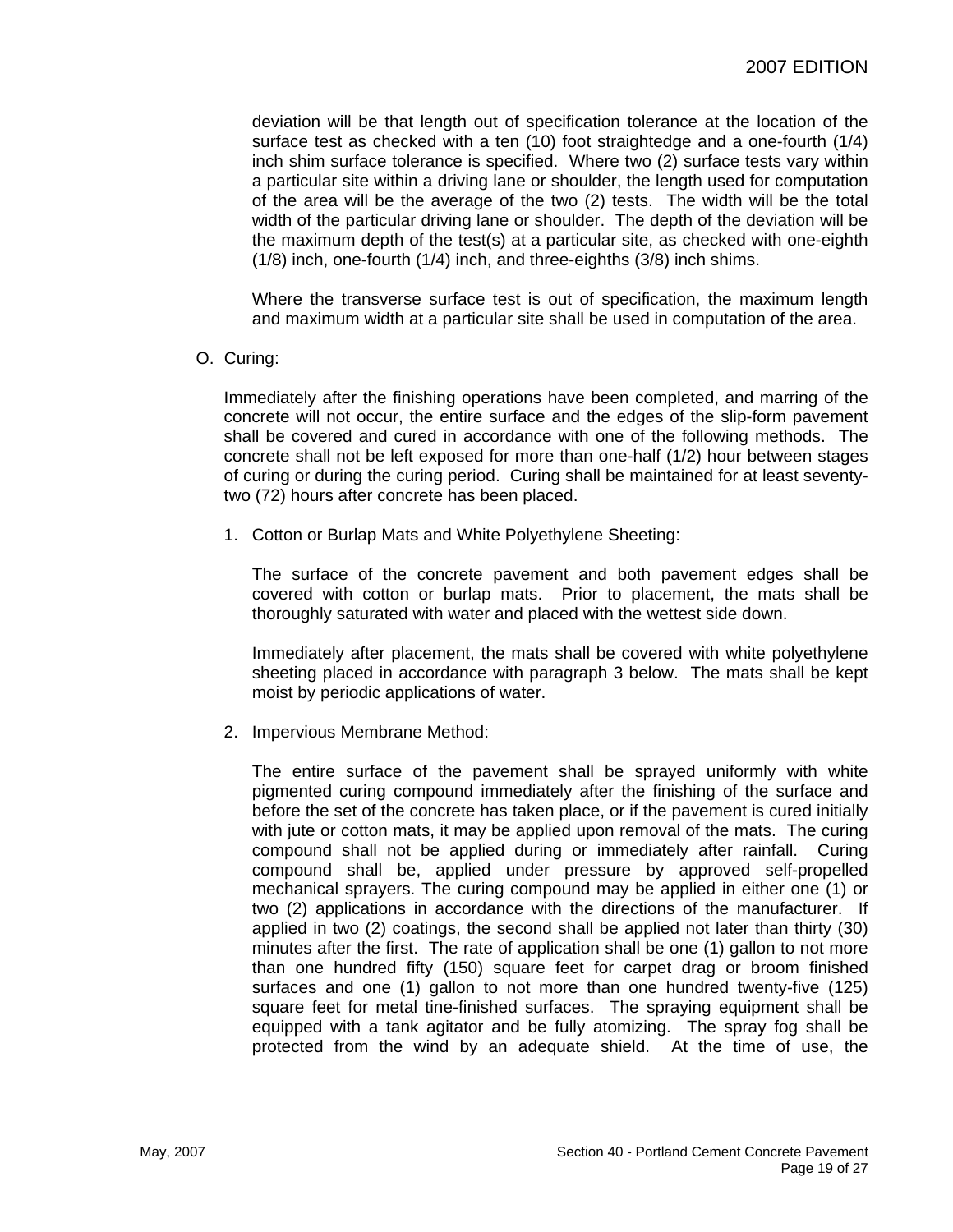compound shall be in a thoroughly mixed condition. During application, the compound shall be stirred continuously by effective mechanical means. Hand spraying of odd width or shapes and concrete surfaces exposed by the removal of forms will be permitted. Curing compound shall not be applied to the inside faces of joints to be sealed, unless such compound will be completely removed by subsequent sawing operations. Ropes of moistened paper, fiber, or other suitable material shall be used to seal the top of the joint opening.

Should the film become damaged from any cause within the required curing period, the damaged portions shall be repaired immediately with additional compound.

Upon removal of side forms, the sides of the slab exposed shall be protected immediately to provide a curing treatment equal to that provided for the surface.

3. White Opaque Polyethylene Sheeting:

The top surface and sides of the pavement shall be entirely covered with polyethylene sheeting. The units used shall be lapped at least eighteen (18) inches. The sheeting shall be placed and weighted down to maintain intimate contact with the surface covered. The sheeting, as prepared for use, shall have such dimension that each unit as laid will extend beyond the edges of the slab at least twice the thickness of the pavement. In cold weather, the Engineer may permit the substitution of dark sheeting for white sheeting.

P. Removing Forms:

Unless otherwise provided, forms shall not be removed from freshly placed concrete until it has set for at least twelve (12) hours, except auxiliary forms used temporarily in widened areas. Forms shall be removed without damaging the pavement. After the forms have been removed, the sides of the slab shall be cured as outlined in one of the methods indicated above.

Q. Sealing Joints:

Joints shall be sealed with hot-poured elastic joint sealer or low modulus silicone sealant as specified on the plans. Joints shall be sealed before the pavement is opened to traffic and as soon after completion of the curing period as is feasible.

Joint grooves shall be inspected for spalling. Spalls greater than one-half (1/2) inch in depth, which impair the performance of the seal shall be repaired by patching with an epoxy mortar approved by the Engineer. Loose concrete shall be removed from the spalled area, and the spalled concrete surface shall be thoroughly cleaned. Construction shall be such that a vertical face is provided and the joint width is maintained. After cleaning, the spalled surface shall be primed, and an epoxy mortar of troweling consistency shall be placed in the spalled area and finished as the original pavement surface. After the epoxy mortar has cured, the forming material shall be carefully removed.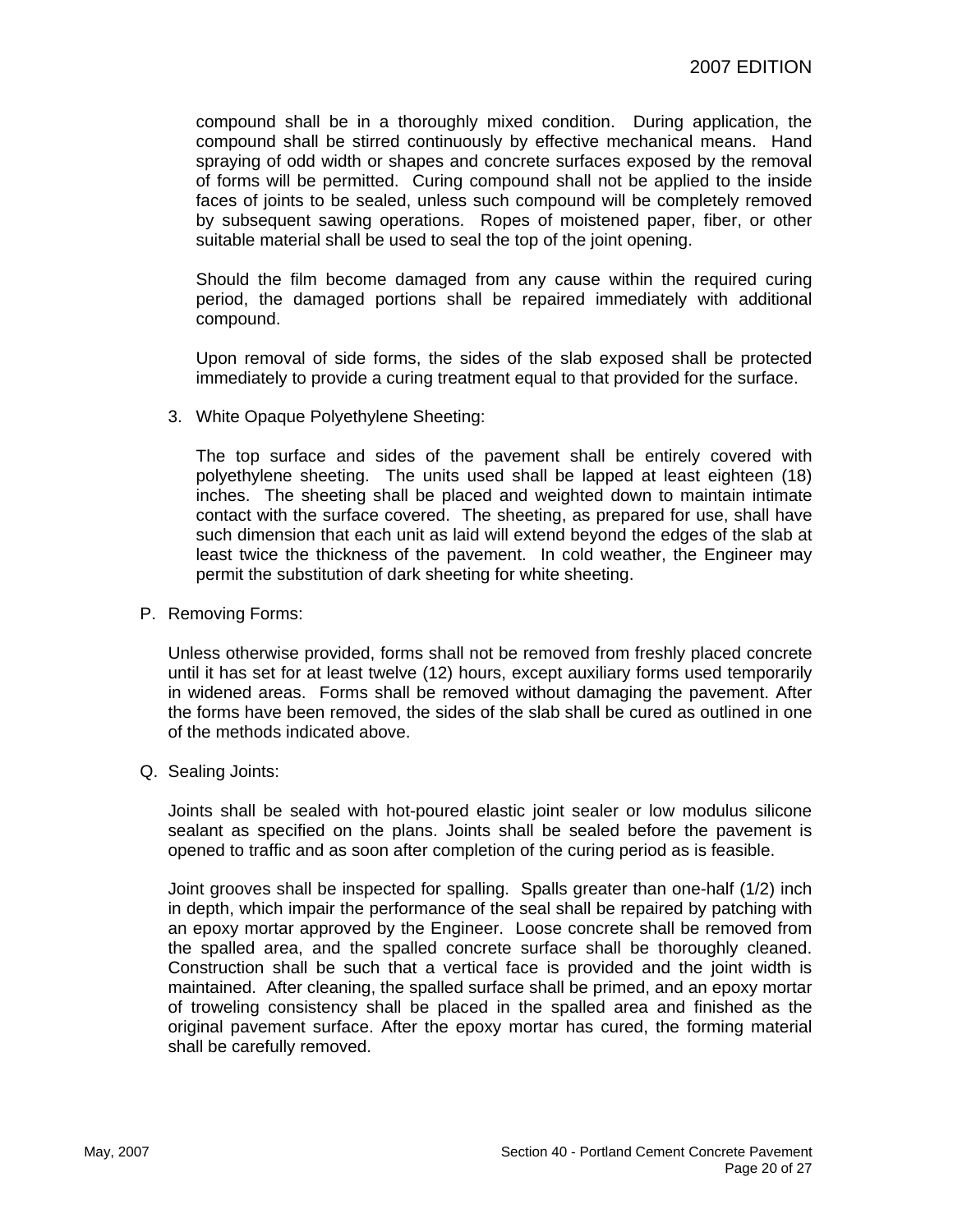The epoxy binder components shall be mixed in the proportions and by methods recommended by the manufacturer. After the epoxy binder is, thoroughly mixed, dry silica sand shall be blended into the mixture to give an epoxy mortar of trowelable consistency.

Patching of spalls shall be done only when the temperature of the air and pavement are above forty (40°) degrees F.

Joints shall not be sealed unless they are thoroughly clean and dry. All materials such as old sealant, oil, asphalt, curing compound, paint, rust, and other foreign materials shall be completely removed. Cleaning shall be accomplished by sand blasting and other tools as necessary.

Just prior to sealing, each joint shall be blown out using a jet of compressed air at a working pressure of not less than ninety (90) psi to remove all trace of dust. Air compressors used for cleaning joints shall be equipped with traps capable of removing all free water and oil from the compressed air.

Joint sealer application will not be permitted when the air temperature near the joint is less than forty (40°) degrees F. or is forty (40°) degrees F. and falling.

The sealant shall be applied so the material will not be spilled on the exposed surfaces of the concrete. Any excess material on the surface of the concrete pavement shall be removed immediately and the pavement surface cleaned.

Failure of the joint material in either adhesion or cohesion will be cause for rejection, and repair shall be made at the Contractor's expense.

1. Hot-Poured Elastic Joint Sealer:

Hot-poured elastic joint sealer shall be stirred during heating so localized overheating does not occur. All joints shall be sealed with an approved pressure sealing device equipped with a nozzle inserted into the joint so sealing material will be forced from the bottom of the joint to the top.

2. Silicone Sealant:

Silicone sealant shall be applied with an approved mechanical device suitable for the intended use and shall be equipped with a nozzle or spout shaped to fit into the joint. The sealant to fill the joint shall be applied under pressure from the inside of the joint to remove entrapped air and ensure good joint contact.

Backer rod of the required size shall be installed to the proper depth to produce the width and depth of sealant shown on the plans. Stretching the backer rod during installation will not be permitted.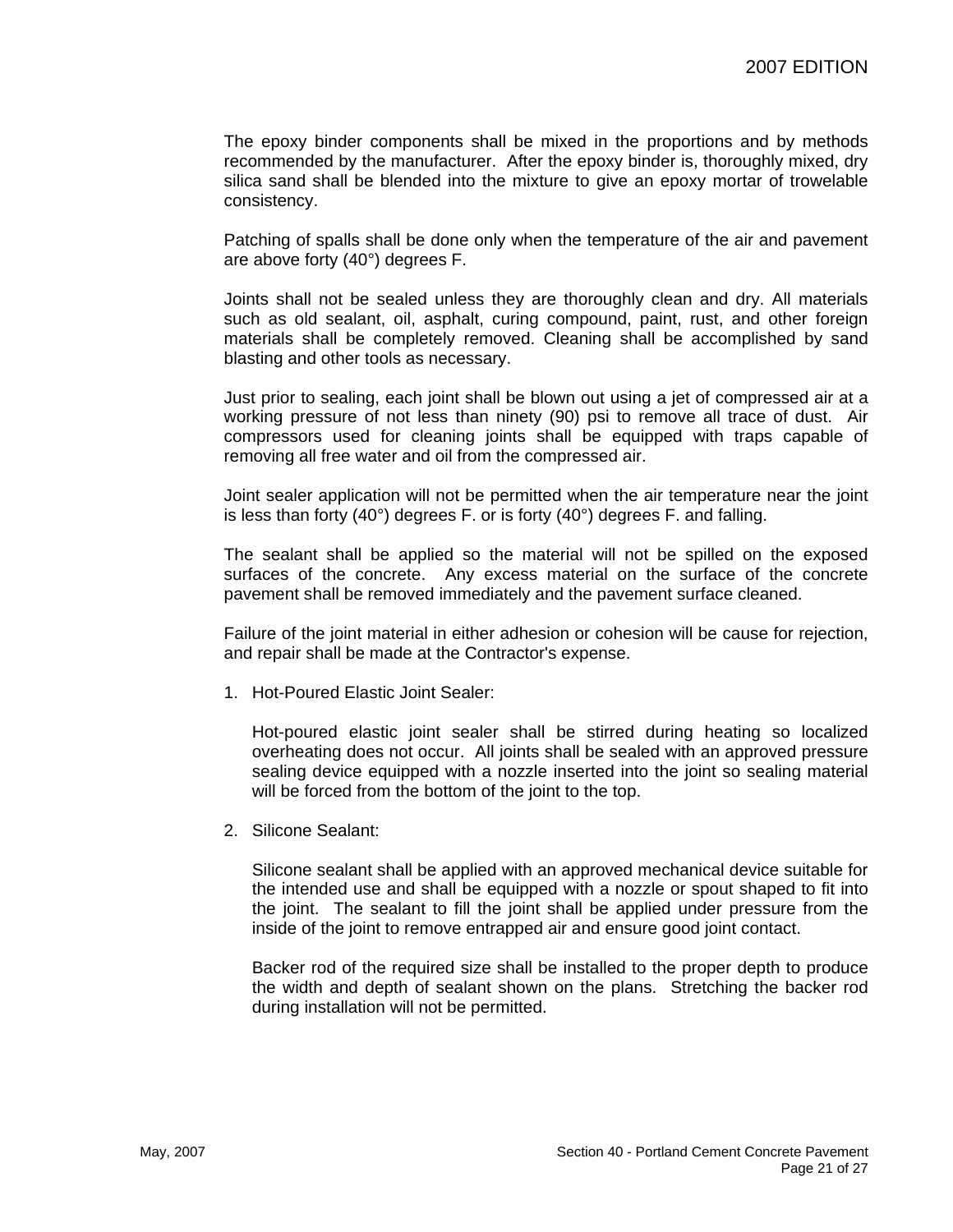The sealant surface shall be tooled to produce a slightly concaved surface approximately one-fourth (1/4) inch below the pavement surface. Tooling shall be accomplished before a skin forms on the surface. The use of soap or oil as a tooling aid will not be permitted.

R. Protection of Pavement:

The Contractor shall protect the pavement and its appurtenances against both public traffic and traffic caused by his own employees and agents. This shall include guards to direct traffic and the erection and maintenance of warning signs, lights, pavement bridges, crossovers, etc. Crossovers will not be permitted until the concrete is at least twenty-four (24) hours old.

Any damaged or defective pavement shall be repaired as directed by the Engineer. When a pavement is to be removed and replaced, the Engineer will specify the dimensions of the pavement to be removed.

Uncontrolled cracking shall be repaired at the Contractor's expense. Transverse cracks shall be repaired by pressure injection with an approved epoxy material or by an alternate method approved by the Engineer. Longitudinal cracks shall be, repaired by routing and sealing with an approved white or gray joint sealing material.

S. Opening to Traffic:

The pavement shall not be opened to traffic until the concrete has attained a compressive strength of four thousand (4000) pounds per square inch. The compressive strength may be checked by means of cylinders or by using a Swiss Impact Hammer in accordance with Test No. SD 409. Prior to opening to traffic, the pavement shall be cleaned.

T. Concrete Patching:

Concrete replacement for utilities, storm sewer, or similar work shall comply with the requirements herein and as follows:

- 1. Joints formed by new concrete and existing concrete shall be tied by drilling and epoxy grouting #10 deformed, epoxy coated rebar eighteen (18) inches long into existing concrete at mid-depth. Rebar shall extend eighteen (18) inches into new concrete. Tie bars are to be located on eighteen (18) inch centers, but no closer than six (6) inches from corners of existing concrete. This shall include existing curb and gutter.
- 2. Joint sawing and sealing shall be as shown for tie-bar joint or transverse contraction joint as applicable.
- 3. Existing joints shall be utilized as much as possible. New joints formed by this work shall be kept to a minimum.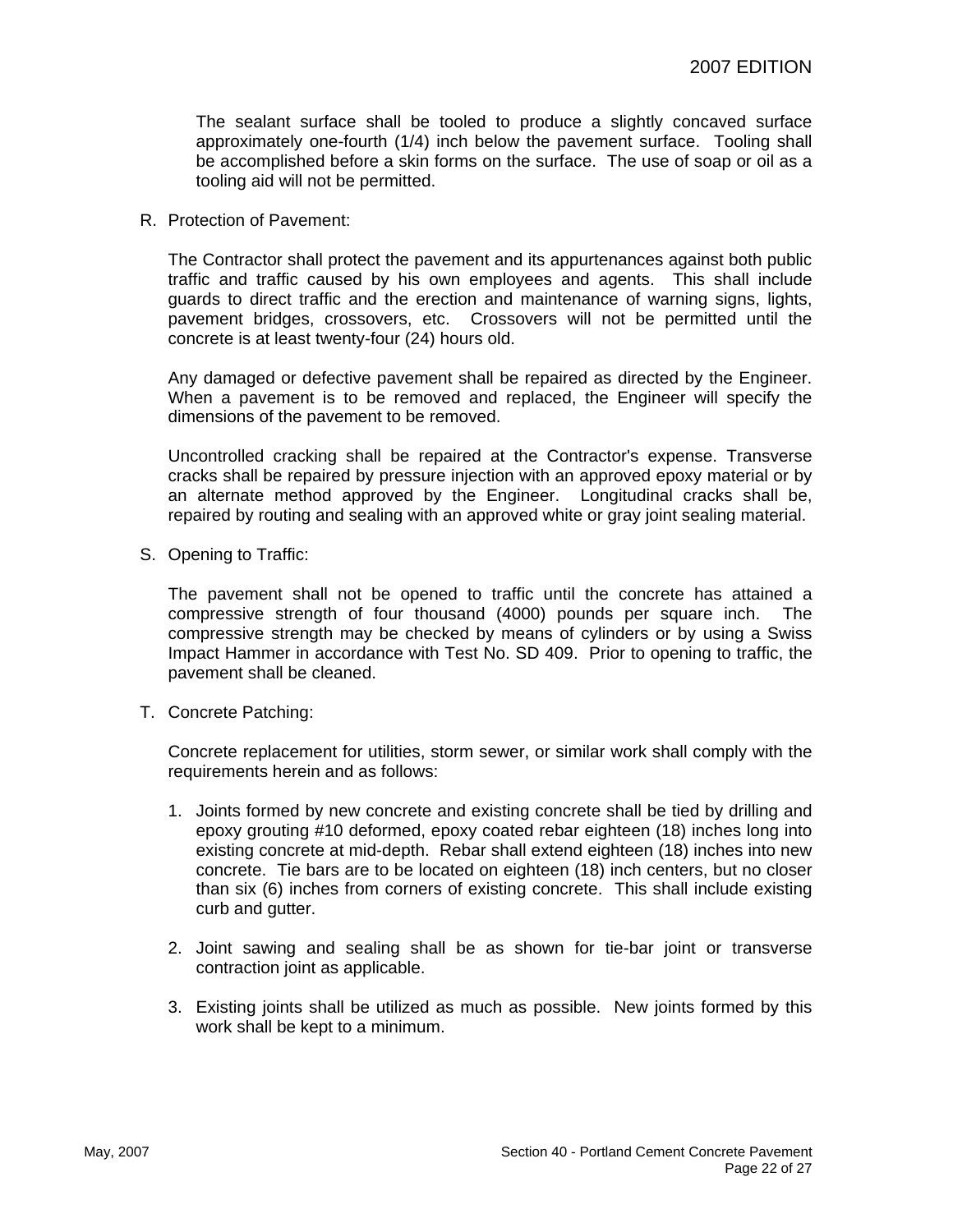- 4. Concrete streets with asphalt overlays shall be repaired as described above, except that joints may be tooled, and sealing will be waived. Asphalt overlay shall extend (6) inches beyond new pavement edges.
- 5. Sound, vertically straight, fully supported, unbroken edges of existing concrete will be required prior to placing new concrete.
- 6. Measurement and payment for this work to be in accordance with Sections 40.4 and 40.5
- U. Tolerance in Pavement Thickness:

The thickness of the pavement will be determined by average caliper measurement of cores tested in accordance with AASHTO T 148 and thickness will be reported to accuracy specified herein.

Cores may be taken in areas the Engineer has reason to believe are deficient in thickness. These core measurements will not be used to determine pavement thickness as set forth in the following:

For the purpose of establishing an adjusted unit price for pavement, units to be considered separately are defined as those lengths of pavement, as specified below, starting at the end of the pavement bearing the smaller station number. The last unit in each lane shall be the appropriate length in feet for the width involved plus the fractional part of that length in feet remaining. Width of pavement represented by cores shall be the pavement surface between adjacent longitudinal construction joints, between a longitudinal construction joint and the pavement edge, or between two (2) pavement edges where the entire width of pavement is poured in one (1) operation.

Each ramp will be considered as a unit, and small irregular areas such as intersections, entrances, crossovers, etc., may be included as part of an adjacent unit.

| Width of Pavement to be<br><b>Represented by Cores</b> | Length<br>of Unit | Intervals for<br><b>Additional Cores</b> |
|--------------------------------------------------------|-------------------|------------------------------------------|
|                                                        |                   |                                          |
| up to and including 15 ft.                             | 1,500 ft.         | 400 ft.                                  |
| over 15 ft. thru 30 ft.                                | 1,000 ft.         | 300 ft.                                  |
| over 30 ft. thru 42 ft.                                | 750 ft.           | 225 ft.                                  |
| over 42 ft.                                            | 500 ft.           | 150 ft.                                  |

One (1) core may be taken at random by the Engineer in each unit. When the measurement of the core from a unit is not deficient more than two-tenths (0.2) inch from the plan thickness, full payment will be made. When such measurement is deficient more than two-tenths (0.2) inch and not more than one (1.0) inch from the plan thickness, two (2) additional cores at intervals not less than those specified above for the width of pavement represented will be taken and used in the average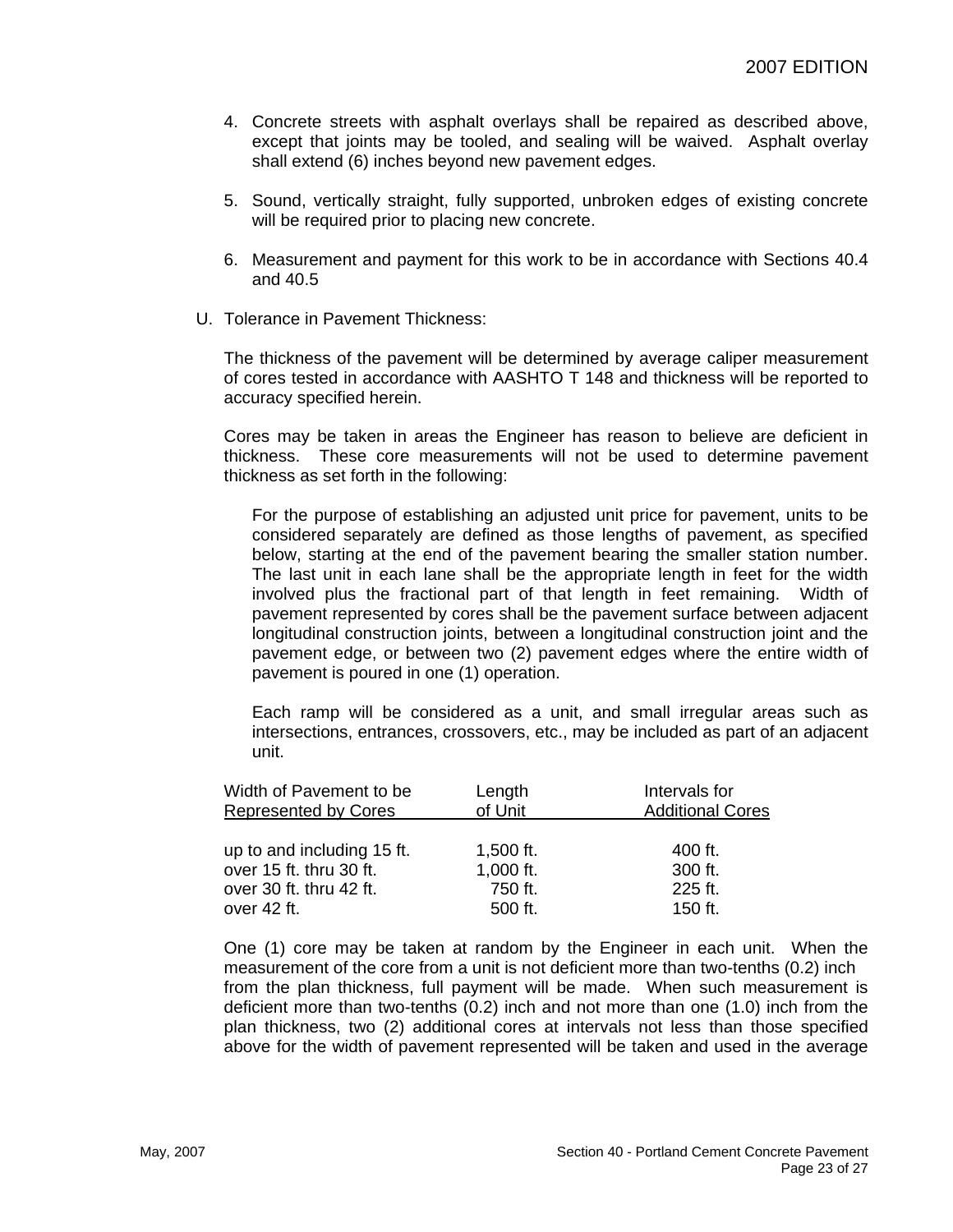thickness for that unit. An adjusted unit price as hereinafter specified will be paid for the unit represented by the cores, if the average thickness is determined to be deficient by more than two-tenths (0.2) inch. If the average thickness is not deficient by more than two-tenths (0.2) inch, full payment will be made. The average thickness will be determined by numerically averaging measurements. Location of cores will not be a factor in determining average thickness for a unit. The average thickness will be reported to the nearest one-tenth (0.1) inch.

In calculating the average thickness of the pavement measurements which are in excess of the specified thickness by more than two-tenths (0.2) inch will be considered as the specified thickness plus two-tenths (0.2) inch, and measurements which are less than the specified thickness by more than one (1.0) inch will not be included in the average. When any core is found to be deficient by more than one (1.0) inch, the length of such deficient pavement shall be determined by the procedure hereinafter described and another core shall be taken to replace the one, which was found to be deficient by more than one (1.0) inch.

When the measurement of any core is less than the specified thickness by more than one (1.0) inch, the actual thickness of the pavement in this area will be determined by taking additional cores at not less than twenty-five (25) foot intervals parallel to the centerline in each direction from the affected location, until in each direction a core is found which is not deficient by more than one (1.0) inch. The point at which the pavement is deficient by exactly one (1.0) inch will be found by assuming a straight line relationship between the core which is deficient by more than one (1.0) inch and the core which is deficient by less than one (1.0) inch. Areas found deficient in thickness by more than one (1.0) inch will not be used in averages for adjusted unit price.

### **PORTLAND CEMENT CONCRETE PAVEMENT 8 INCHES AND UNDER**

|             | <b>Deficiency in Thickness</b><br><b>Determined by Cores</b><br>(Inches) | <b>Proportional Part</b><br>of Contract Price<br><b>Allowed</b> |
|-------------|--------------------------------------------------------------------------|-----------------------------------------------------------------|
| <b>From</b> | <b>Through</b>                                                           |                                                                 |
| 0.00        | 0.20                                                                     | 100 per cent                                                    |
| 0.21        | 0.30                                                                     | 80 per cent                                                     |
| 0.31        | 0.40                                                                     | 72 per cent                                                     |
| 0.41        | 0.50                                                                     | 68 per cent                                                     |
| 0.51        | 0.70                                                                     | 57 per cent                                                     |
| 0.71        | 1.00                                                                     | 50 per cent                                                     |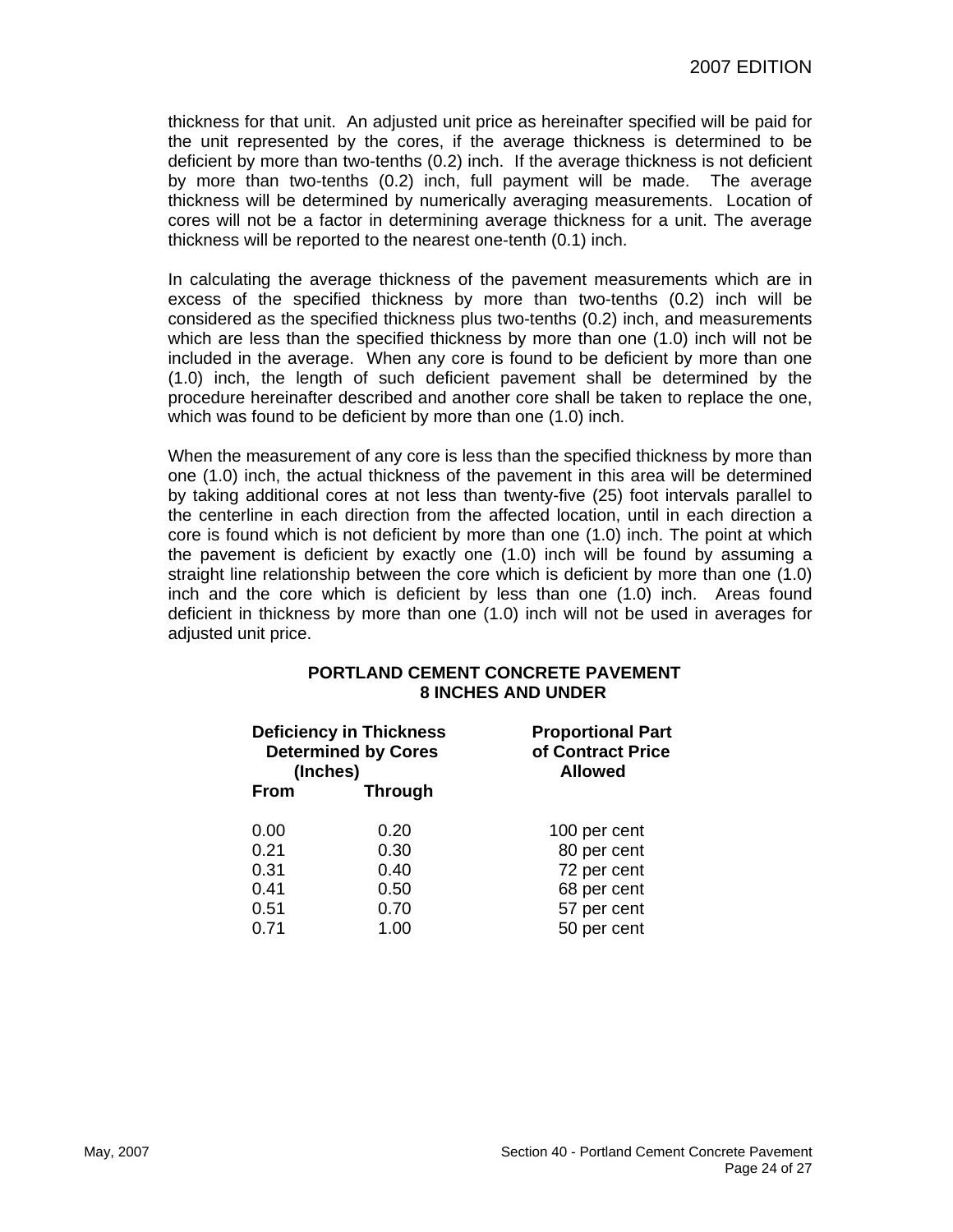#### **PORTLAND CEMENT CONCRETE PAVEMENT OVER 8 INCHES**

|             | <b>Deficiency in Thickness</b><br><b>Determined by Cores</b><br>(Inches) | <b>Proportional Part</b><br><b>Of Contract Price</b><br><b>Allowed</b> |
|-------------|--------------------------------------------------------------------------|------------------------------------------------------------------------|
| <b>From</b> | <b>Through</b>                                                           |                                                                        |
| 0.00        | 0.20                                                                     | 100 per cent                                                           |
| 0.21        | 0.30                                                                     | 85 per cent                                                            |
| 0.31        | 0.40                                                                     | 77 per cent                                                            |
| 0.41        | 0.50                                                                     | 73 per cent                                                            |
| 0.51        | 0.70                                                                     | 62 per cent                                                            |
| 0.71        | 1.00                                                                     | 55 per cent                                                            |

The foregoing provisions for tolerance in pavement thickness will apply to Portland cement concrete shoulders with the following modifications: Each shoulder will be cored separately. Unit lengths are defined as two thousand (2000) lineal feet. Full payment will be made when core deficiency is not more than three-tenths (0.3) inch from plan thickness. Additional cores in a unit will be taken at intervals of not less than six hundred (600) feet.

|             | <b>Deficiency in Thickness</b><br><b>Determined by Cores</b><br>(Inches) | <b>Proportional Part</b><br>of Contract Price<br><b>Allowed</b> |
|-------------|--------------------------------------------------------------------------|-----------------------------------------------------------------|
| <b>From</b> | <b>Through</b>                                                           |                                                                 |
| 0.00        | 0.30                                                                     | 100 per cent                                                    |
| 0.31        | 0.40                                                                     | 80 per cent                                                     |
| 0.41        | 0.50                                                                     | 72 per cent                                                     |
| 0.51        | 0.60                                                                     | 68 per cent                                                     |
| 0.61        | 0.80                                                                     | 57 per cent                                                     |
| 0.81        | 1.00                                                                     | 50 per cent                                                     |

# **PORTLAND CEMENT CONCRETE SHOULDERS**

V. Strength and Thickness Tests:

The Contractor shall submit the following test data. All sampling and testing shall be done by certified testing laboratory personnel.

Slump, air content, seven (7) and twenty-eight (28) day compressive and flexural strength.

One test per 250 lineal feet of main line paving.

One test per 250 square yards of patching.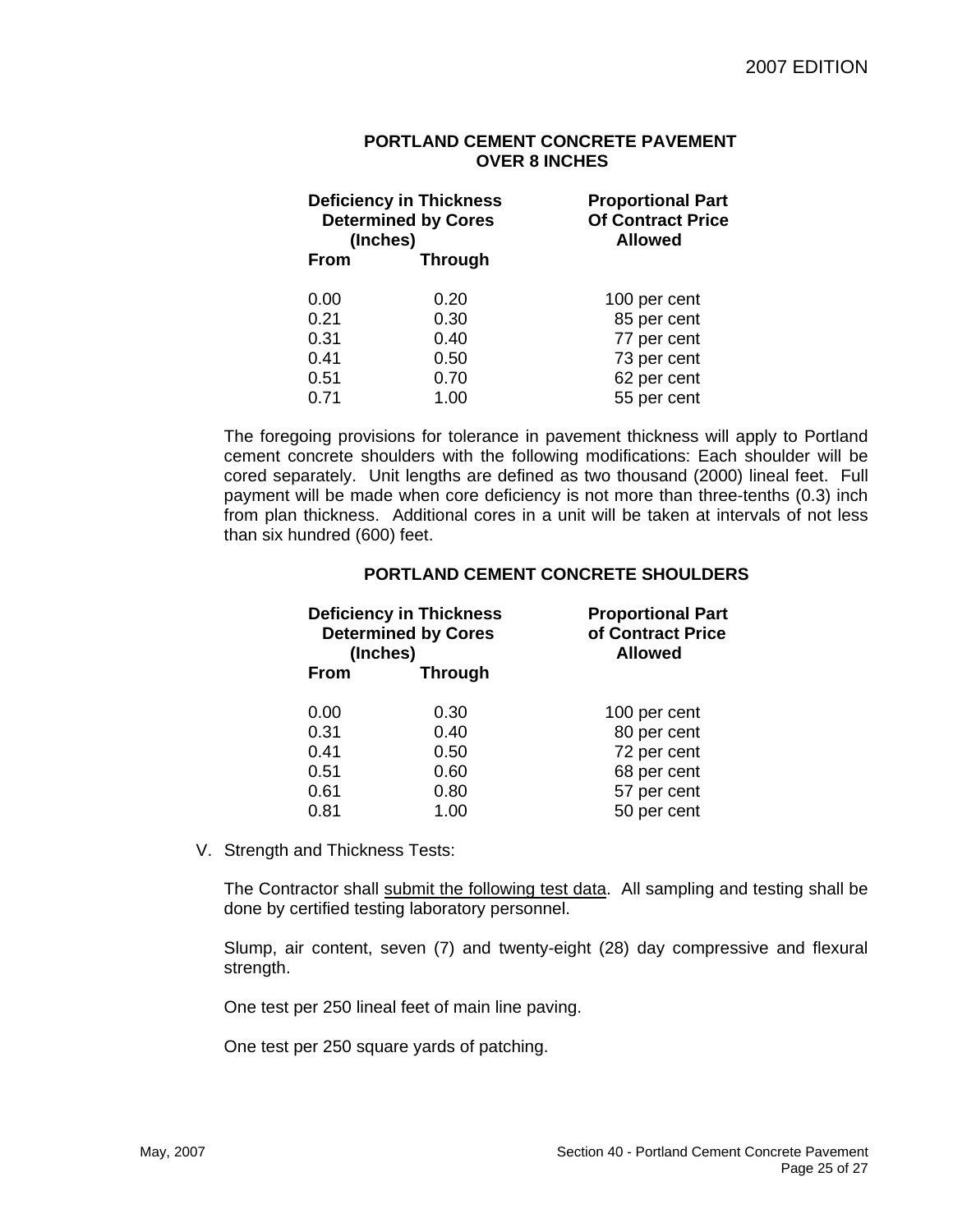Thickness cores per Section 40.3U.

All test results shall be submitted to the Engineer.

Failing strength tests shall be pro-rated as follows:

$$
D = [(A - B) / A] * C
$$

- A = Specified strength
- $B =$  Average of all tests below specified strength
- $C =$  Number of failing tests divided by total number of tests times one hundred (100)
- $D =$  Percent reduction in unit price bid

If C is twenty percent (20%) or greater, the Contractor shall extend the pavement warranty period an additional two years. The City reserves the right to order additional tests. The Contractor shall pay for those additional tests that fail to meet specified strength and the City will pay for those additional tests that do meet the specified strength.

The Engineer or his representative shall be present for all field sampling and lab testing performed by/for the Contractor. Failure to notify the City of pending sampling or testing could result in rejection of submitted data and re-testing by inplace methods.

All required data shall be received by the Engineer before payment for pavement exceeds seventy-five percent (75%) of the total quantity.

# **40.4 METHOD OF MEASUREMENT**

A. Portland Cement Concrete Pavement, Portland Cement Concrete Shoulders, and Portland Cement Concrete Pavement - Miscellaneous:

These items will be measured by the square yard for pavement accepted, complete, in place. Pavement which is removed or for which no payment will be made, as set forth under Section 40.3U, will not be measured for payment. When an item for Portland Cement Concrete Pavement - Miscellaneous is provided in the contract, the areas of concrete pavement to be measured under this item will be described on the plans.

B. Concrete Headers:

This item will be measured in square yards. Quantities measured under this item will not be included under the items of Concrete Pavement.